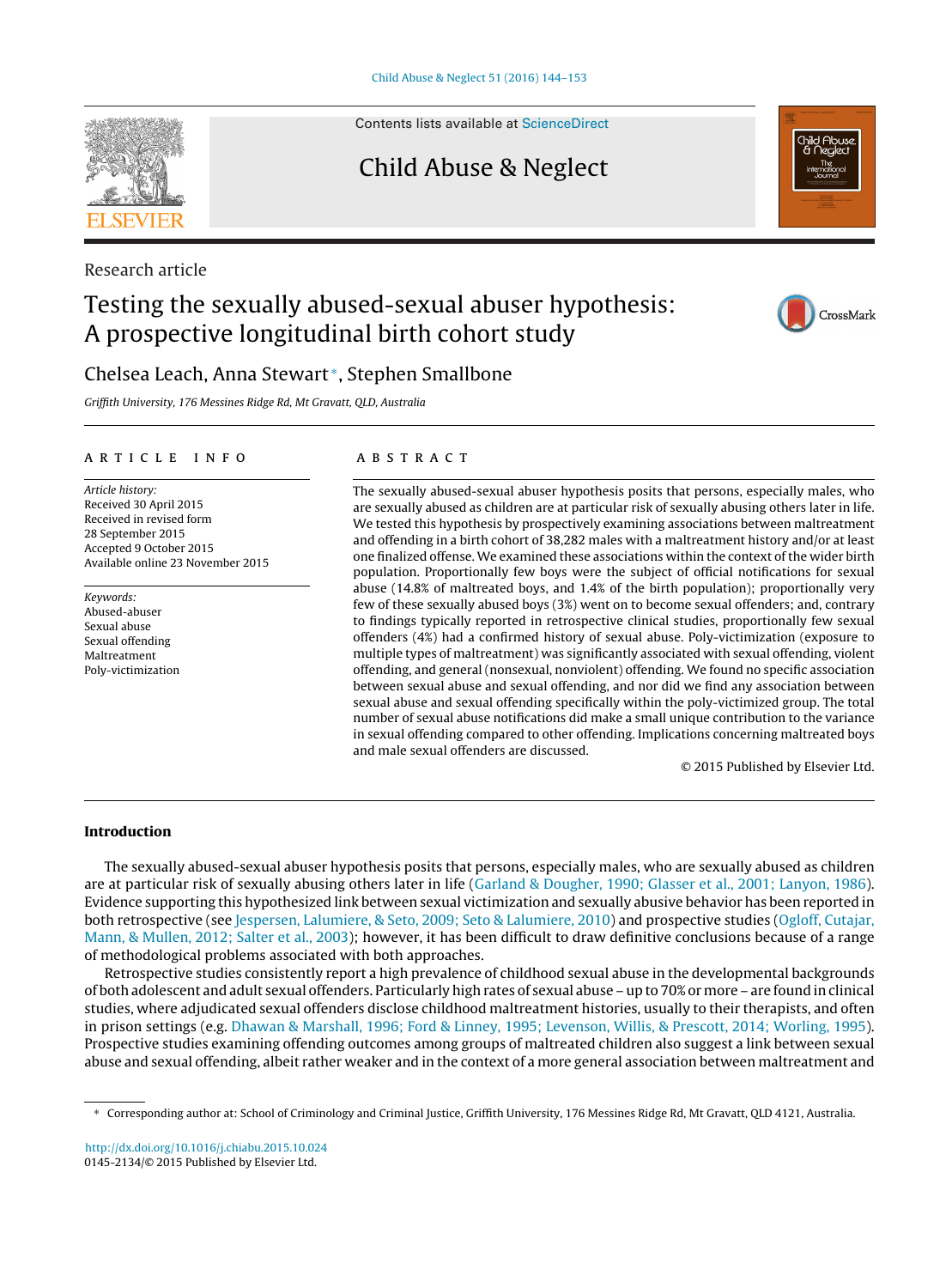offending ([Ogloff](#page-8-0) et [al.,](#page-8-0) [2012;](#page-8-0) [Salter](#page-8-0) et [al.,](#page-8-0) [2003;](#page-8-0) [Widom](#page-8-0) [&](#page-8-0) [Ames,](#page-8-0) [1994\).](#page-8-0) Some researchers have concluded that childhood sexual abuse is a specific risk factor for committing sexual offenses in adolescence and adulthood [\(Burton,](#page-8-0) [2003;](#page-8-0) [Ogloff](#page-8-0) et [al.,](#page-8-0) [2012;Veneziano,Veneziano,](#page-8-0) [&](#page-8-0) [LeGrand,](#page-8-0) [2000\).](#page-8-0) Others have suggested amore general link whereby alltypes ofmaltreatment, including sexual abuse, increase the risk of all types of offending, including sexual offending (e.g. [Hanson](#page-8-0) [&](#page-8-0) [Slater,](#page-8-0) [1988;](#page-8-0) [Vander](#page-8-0) [Mey,](#page-8-0) [1988;](#page-8-0) [Widom](#page-8-0) [&](#page-8-0) [Ames,](#page-8-0) [1994\).](#page-8-0)

The present study aimed to examine links between sexual abuse and sexual offending using a prospective longitudinal birth cohort design. In doing so, we aimed to overcome several important limitations of previous studies by (a) avoiding the many potential biases associated with retrospective clinical self-report designs, (b) examining abuse-offending links specifically for males (who comprise the overwhelming majority of convicted sexual offenders), (c) considering the prevalence of sexual abuse and sexual offending, and the links between the two, within the context of the wider birth cohort population, and (d) controlling for the potential effects of abuse age and poly-victimization.

#### Specificity, Generality, or Both?

Two recent meta-analytic reviews of (mainly) retrospective clinical studies examined associations between sexual abuse and sexual offending. [Seto](#page-8-0) [and](#page-8-0) [Lalumiere](#page-8-0) [\(2010\)](#page-8-0) reviewed 59 studies that had examined similarities and differences between adolescent sexual offenders and adolescent nonsexual offenders, including 31 studies that examined associations specifically between sexual abuse histories and offending. [Jespersen](#page-8-0) et [al.](#page-8-0) [\(2009\)](#page-8-0) reviewed 17 studies that had examined the prevalence of sexual and other abuse among adult sexual and nonsexual offenders. Both reviews concluded that sexual offenders were more likely than nonsexual offenders to have been sexually abused, and that sexual offenders were more likely to have been exposed to sexual abuse than to other kinds of maltreatment. The authors of these reviews listed numerous serious limitations in the original studies, and therefore in their meta-analyses, including sampling, recall, and other potential biases. Findings may also be affected by expectancy biases, whereby clinicians treating sexual offenders may be particularly inclined to ask about sexual abuse and to note its presumed significance. Offenders themselves may see advantages in either under-reporting or over-reporting sexual abuse. In any case, a strong retrospective association does not equate to a strong prospective association – even if a very high proportion of sexual offenders have been sexually abused, it is possible that very few sexual abuse victims go on to commit sexual offenses.

Several prospective studies have also examined purported links between sexual abuse and sexual offending. [Widom](#page-9-0) [and](#page-9-0) [Ames](#page-9-0) [\(1994\)](#page-9-0) prospectively examined the relationships between child maltreatment and later offending by following a group of 908 children with substantiated abuse or neglect whose cases were dealt with by the juvenile or adult courts in the United States between 1968 and 1971. To avoid problems with the temporal sequencing of abuse and offending, only children under 11 years at the time of their abuse were included in the study. Offending outcomes were examined for the 908 maltreatment cases and a comparison group of 667 matched for age, gender and race. Compared to the non-maltreatment comparison group, children who experienced any type of maltreatment were significantly more likely to be arrested for an offense of any kind. This general effect for maltreatment was found for both juvenile and adult arrests. Sexual abuse was found to have no additional effect on general arrests. Sexually abused children were more likely to be arrested for prostitution, but not for other sexual offenses (rape, sodomy, incest, child molesting or public indecency). In fact physical abuse, and not sexual abuse, was associated with a marginally greater risk of committing violent sexual offenses. Widom and Ames did not examine associations between sexual abuse and sexual offending specifically for males. This is a crucial omission, because males are about half as likely to be sexually abused, and many times more likely than are females to commit sexual offenses [\(Smallbone,](#page-8-0) [Marshall,](#page-8-0) [&](#page-8-0) [Wortley,](#page-8-0) [2008\).](#page-8-0)

[Salter](#page-8-0) et [al.](#page-8-0) [\(2003\)](#page-8-0) examined United Kingdom national records to identify sexually abusive behavior among 224 males who as children had been referred to a London hospital sexual abuse clinic between 1980 and 1992. The boys' mean age atthe time of their initial presentation was 11 years, and all were at least 18 years of age at follow-up. The follow-up period ranged from seven to 19 years (median age at follow-up = 22.3 years). Seven of the sexually abused boys (3.1%) had been cautioned for, or convicted of, a sexual offense. An additional 19 (8.5%) were considered to have engaged in sexually abusive behavior subsequent to their own abuse, based on evidence in clinic or social service files. Because this study did not include a control group of non-sexually abused or non-abused males, its findings do not help to answer the question of the specificity versus generality of the abused-abuser link. However its within-group comparisons suggested a number of potential mediators of the link between sexual abuse and sexual offending. Specifically, predictors of later sexually abusive behavior were (1) material neglect (odds ratio  $[OR] = 3.4$ ); (2) witnessing serious family violence  $(OR = 3.1)$ ; (3) lack of supervision  $(OR = 3.0)$ ; and (4) being sexually abused by a female (OR = 3.0). These findings suggest that the links between sexual abuse and sexual offending may be mediated by other (nonsexual) developmental adversities, including other kinds of maltreatment.

A recent, larger prospective study suggests that a specific link between sexual abuse and sexual offending may exist within the more general association between maltreatment and offending. [Ogloff](#page-8-0) et [al.](#page-8-0) [\(2012\)](#page-8-0) examined the records of 2759 Australian children who had been medically assessed for suspected sexual abuse between 1965 and 1995, and followed these cases up with police records checks in 2010. Police checks were also conducted for a comparison group of 2677 persons selected from the electoral role and matched with the sexual abuse sample for age and gender. Almost one quarter (23.8%) of the sexually abused sample had at least one recorded offense, compared to just 5.9% of the comparison group. The sexually abused offenders also had more offenses ( $M = 32.6$  vs 19.2), and were more likely to be imprisoned ( $4\%$  vs 0.05%), than the non-abused offenders.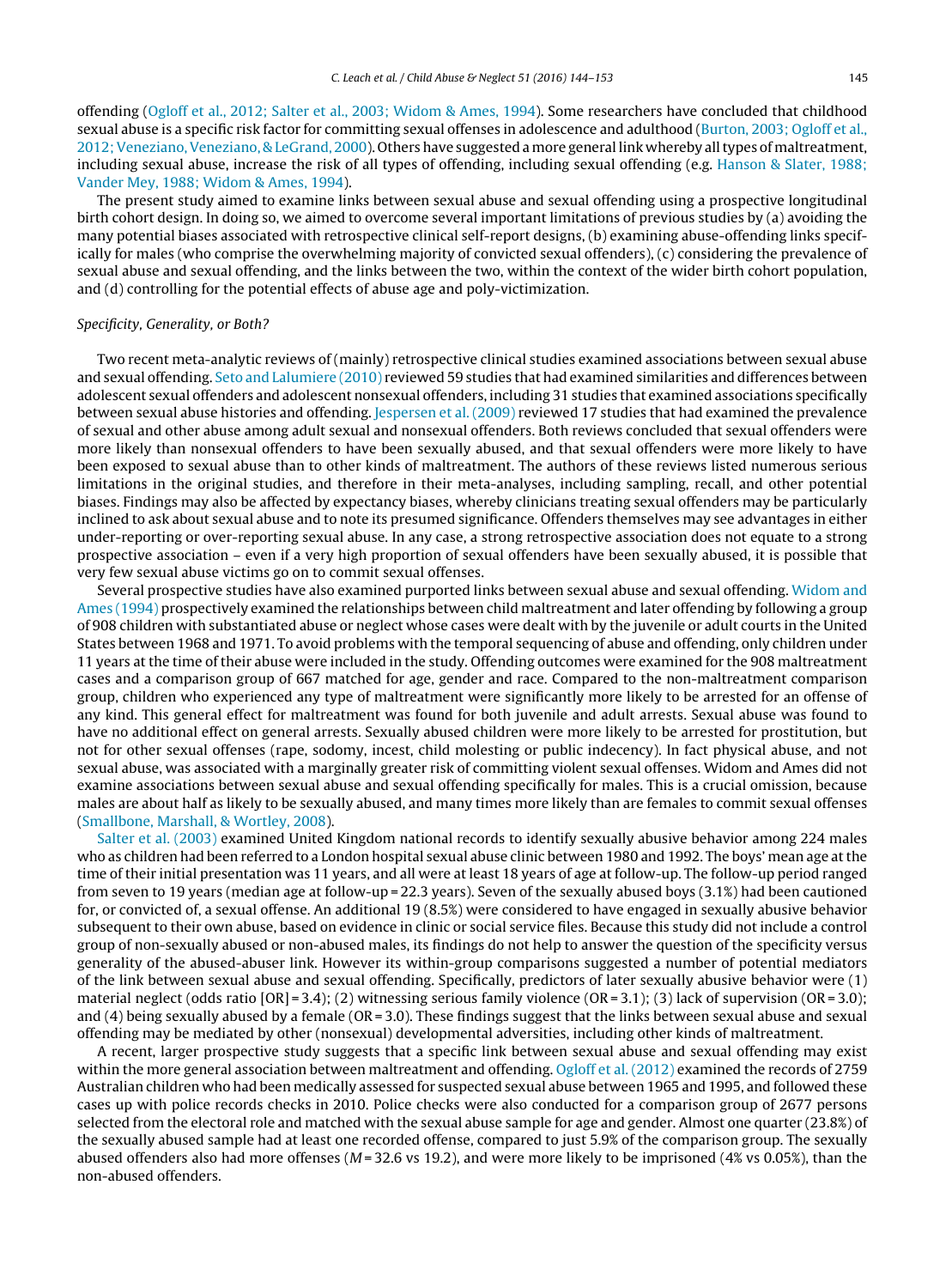These findings confirm a general link between sexual abuse and offending. Other findings of the [Ogloff](#page-8-0) et [al.](#page-8-0) [\(2012\)](#page-8-0) study indicate a more specific link, but only for males. No specific association between sexual abuse and sexual offending was found for females, who accounted for 80% of the sexual abuse cases. However, 5% of the sexually abused males were later convicted for a sexual offense – significantly more than the 0.6% of males from the comparison group. The findings were stronger for boys who were sexually abused after the age of 12 years, with 9.2% of this group having a conviction for a sexual offense.

In summary,the weight of evidence presently points to a likely specific link between sexual abuse and sexual offending for males, but not for females. The link appears much stronger retrospectively than it does prospectively, though the particular methodological problems associated with forensic clinical self-report studies raise serious doubts about the reliability and validity of retrospective findings. To the extent that a specific link exists, it appears to be situated within a more general association between all forms of maltreatment and all forms of offending.

There are several additional factors that may be relevant to the link between sexual abuse and sexual offending. First, it is well known that children who experience one type of abuse often experience other types as well ([Finkelhor,](#page-8-0) [Ormrod,](#page-8-0) [&](#page-8-0) [Turner,](#page-8-0) [2007\).](#page-8-0) Testing the sexually abused-sexual abuser hypothesis therefore requires accounting for the potential effects of poly-victimization. Second, numerous studies have shown that offending outcomes vary according to the age at which a child experiences maltreatment, with maltreatment in adolescence often associated with a greater risk of offending ([Courtois,](#page-8-0) [1979;](#page-8-0) [Stewart,](#page-8-0) [Livingston,](#page-8-0) [&](#page-8-0) [Dennison,](#page-8-0) [2008;](#page-8-0) [Thornberry,](#page-8-0) [Ireland,](#page-8-0) [&](#page-8-0) [Smith,](#page-8-0) [2001\).](#page-8-0) In [Ogloff](#page-8-0) et [al.'s](#page-8-0) [\(2012\)](#page-8-0) study, boys sexually abused after age 12 were at greater risk of sexual offending, an effect possibly related to emerging puberty and sexual identity. Third, as [Finkelhor](#page-8-0) et [al.](#page-8-0) [\(2007\)](#page-8-0) have argued, the type of abuse may be less important than its extent. It may therefore be important to include a measure of the extent of abuse, for example the total number of separate maltreatment notifications, in tests of the sexually abused-sexual abuser hypothesis. Finally, previous studies have not considered associations between sexual abuse and sexual offending in the context of the prevalence of abuse and offending in the wider population.

#### Aims of the Present Study

Our aim was to examine associations between sexual abuse and sexual offending in a male birth cohort. We wanted to first establish the context of our analyses by examining the prevalence of abuse and offending in the wider male birth cohort population. We then set out to examine associations between various maltreatment types and various offending outcomes. Finally, we examined abused-abuser associations controlling for abuse age and poly-victimization.

#### **Method**

# Data Sources

Data for the present study were taken from the Queensland Longitudinal Data (QLD) dataset held at Griffith University. This dataset links individuals across four administrative data systems to develop a longitudinal profile of maltreatment and offending. The linked dataset contains 54,660 individuals (38,282 males; 16,378 females) born between January 1, 1983 and December 31, 1984 who were the subject of: (1) a child protection notification; (2) a police caution; (3) a finalized juvenile court appearance; or (4) a finalized adult court appearance. The data were extracted from three separate government department administrative databases in June 2009 and thus represent a complete record up to age 25.

The original incident based data were linked with SAS Link King software (2004), with each individual given a unique identification number. The linked de-identified database has been used for previous studies, with the processes used for data linkage and cleaning described in detail elsewhere ([Allard](#page-8-0) et [al.,](#page-8-0) [2010,](#page-8-0) [2014\).](#page-8-0)

The present study included males only. We used two population figures – the number of boys born in Queensland in the two years 1983–84 (N=42,573; [Australian](#page-8-0) [Bureau](#page-8-0) [of](#page-8-0) [Statistics,](#page-8-0) [1999,](#page-8-0) [2000\),](#page-8-0) and the number of males in Queensland aged 22 or 23 years in 2006 (N = 50,729; [Australian](#page-8-0) [Bureau](#page-8-0) [of](#page-8-0) [Statistics,](#page-8-0) [2006\)](#page-8-0) – to estimate prevalence of maltreatment and offending respectively.

#### Variables

Maltreatment. The number of separate notifications for sexual abuse, physical abuse, emotional abuse, and neglect were recorded. Since the main focus of the study was on sexual abuse, and to simplify analyses, emotional abuse and neglect were combined to form a single emotional abuse/neglect category.

Individuals were also assigned to one of four maltreatment categories according to the type of abuse they had experienced – sexual abuse only, physical abuse only, emotional abuse/neglect only or poly-victimized. The sexual abuse category included boys who had a report for sexual abuse only. The physical abuse category included boys who had a report of physical abuse. The emotional abuse/neglect category included boys who had reports only relating to emotional abuse or neglect. The final category included all remaining boys who had reports for more than one type of harm.

There were several variables created for the multivariate analysis. The total number of reports for each harm type was calculated for every individual, this resulted in three variables including total sexual abuse reports, total physical abuse report and total emotional abuse/neglect reports. A variable was also created that summed these three variables and indicated the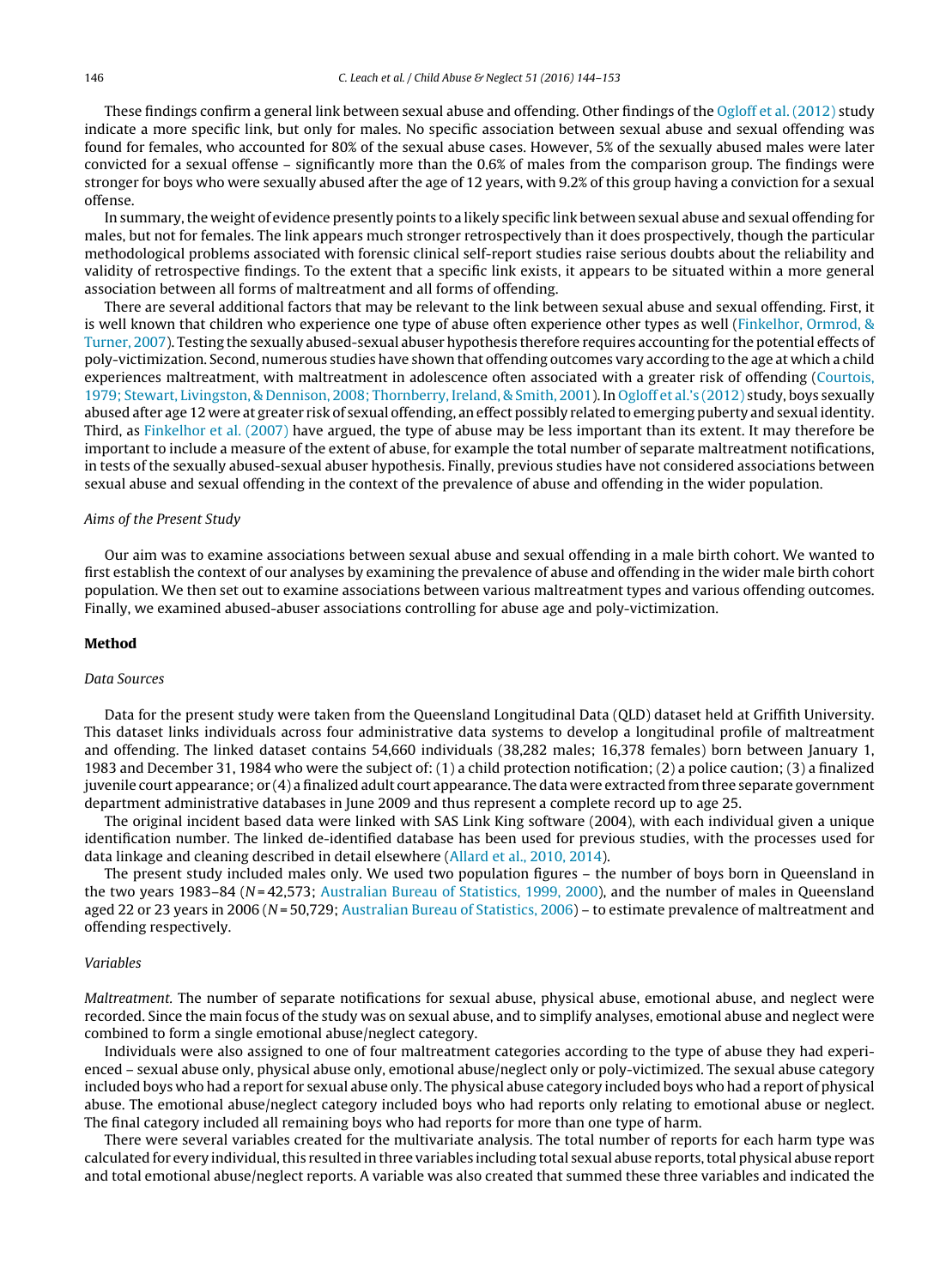total number of reports received across all harm types. The final variable calculated the number of different types of harm reported for each boy. This variable had a minimum of one (for one type of harm reported) and a maximum of three (for all three types of harm reported).

Maltreated boys were also categorized according to whether they were aged under 12 years, or aged 12 or above, at the time of their last maltreatment notification.

Offending. The Australian and New Zealand Standard Offence Classification (ANZSOC) scheme ([Australian](#page-8-0) [Bureau](#page-8-0) [of](#page-8-0) [Statistics,](#page-8-0) [2011\)](#page-8-0) was used to categorize offenses as one ofthree types: sexual, violent, or nonviolent. The number of offense finalizations for each offense type was recorded. Individuals were also allocated to a primary offense category. The sexual offense category included all individuals who had at least one offense finalization that listed a sexual assault or related offense as the most serious offense. The violent offense category included all individuals who had at least one finalized offense for homicide, abduction, robbery, extortion, acts intended to cause injury, harassment, or other offenses against the person, and no sexual offenses. The nonviolent offense category included all the remaining individuals in the database with at least one offense finalization. A final category was the no offense category, which included all individuals that did not have any offense recorded.

#### Procedure

Ethical approvals were obtained from child protection, police, and court authorities, and from the relevant University ethics committee. QLD data were provided in two separate data sets, one containing all child protection data and the other containing all offense data. The two datasets were then merged by matching individuals with their unique identification number. Finally the merged data were checked to ensure that the analysis only included males whose first notification for maltreatment preceded their first offense. This procedure identified 311 cases whose maltreatment could not be verified to have preceded their offending, and these were removed from the database for the purposes of the present study.

### Data Analysis

Bivariate analyses were conducted to explore the relationship between maltreatment category and offending category. Chi-square analyses were conducted to test whether there was a significant association between the type of maltreatment experienced and the type of offense (including no offense) committed. The standardized residuals were used to identify where cell frequencies were significantly different from the expected rate.

Multivariate analyses were then conducted to determine if the number of sexual abuse notifications could predict sexual offending after controlling for other maltreatment factors. Three hierarchical logistic regressions were conducted to predict between (1) any offending and no offending; (2) sexual offending and any offending; and (3) sexual offending and violent offending. The first step controlled for the number of physical abuse notifications, emotional abuse/neglect notifications and the age of abuse desistance. The number of sexual abuse notifications was entered in the second step. Following this, a post hoc analysis was conducted with three further logistic regressions to explore whether indicators of poly-victimization (total number of notifications and total types of harm) could predict offending outcomes.

#### **Results**

#### Maltreatment

There were 4,153 boys – an estimated 9.8% of the male birth cohort population – with at least one incident of maltreatment notified to child protection authorities. The mean number of notifications for maltreated boys was 2.12 (SD=1.99; range =  $1-19$ ). The mean age at the time of first notification was 7.09 years (SD = 4.68) and the mean age at last notification was 9.04 years ( $SD = 4.47$ ). The majority of maltreated boys (69.7%) were younger than 12 at the time of the last notification.

There were 615 cases of sexual abuse, representing 1.4% of the birth cohort population and 14.8% of all maltreated boys. There were about three times as many physically abused boys ( $n = 2068$ ), representing 4.9% of the birth cohort and 49.8% of the maltreated boys. Finally there were 2723 cases of emotional abuse/neglect – 6.4% of the birth cohort and 65.6% of the maltreated boys. Note that these percentages do not add to 100 because many of the maltreated boys were subject to more than one type of maltreatment.

Of the 615 cases of sexual abuse, 286 (46.5%) involved notifications for sexual abuse only, and 329 (53.5%) involved additional notifications for other types of maltreatment. Of the 329 sexually abused boys with additional types of maltreatment 209 (63.5%) had been subject to notifications for physical abuse, 257 (78.1%) for emotional abuse or neglect, and 137 (41.6%) for both physical abuse and emotional abuse or neglect.

[Table](#page-4-0) 1 presents the mean number of notifications, and the mean age of the boys at the time of their first and last notification, for each maltreatment category. As we would expect, poly-victimized boys had the highest mean number of total notifications. Physically abused boys had significantly more total notifications than boys in the sexual abuse and emotional abuse/neglect categories. Poly-victimized boys were significantly younger at the time of their first notification,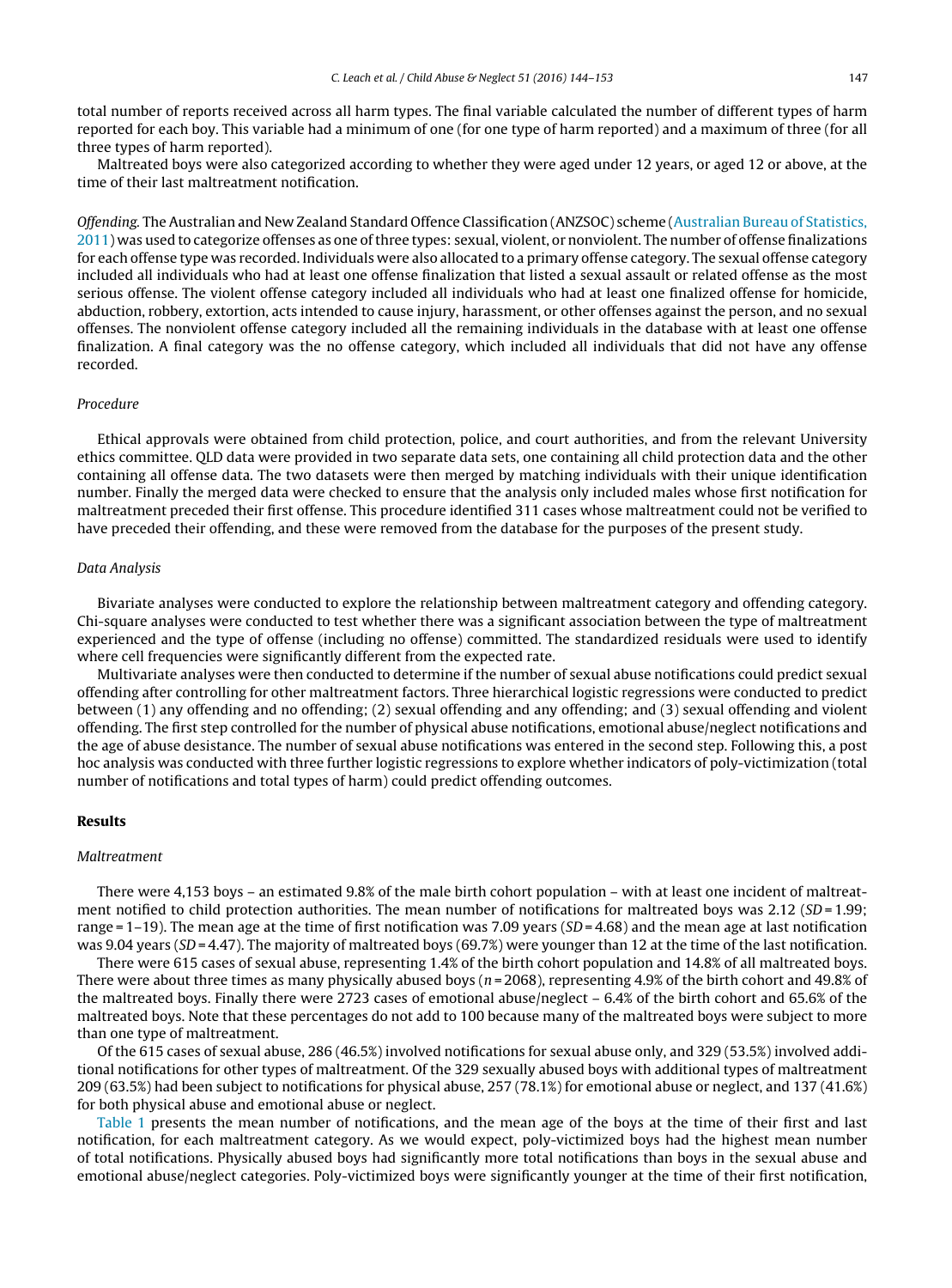#### <span id="page-4-0"></span>**Table 1**

|  |  |  |  |  | Analysis of variance between mean (SD), number of notifications, and age at first and last notification, for maltreatment types. |
|--|--|--|--|--|----------------------------------------------------------------------------------------------------------------------------------|
|--|--|--|--|--|----------------------------------------------------------------------------------------------------------------------------------|

|                                |                                    | F                                    | <i>p</i> value                       |                                   |          |         |
|--------------------------------|------------------------------------|--------------------------------------|--------------------------------------|-----------------------------------|----------|---------|
|                                | Sexual abuse<br>$n = 286$          | Physical abuse<br>$n = 1074$         | Emotional abuse<br>$n = 1675$        | Poly-victimization<br>$n = 1118$  | $df = 3$ |         |
| Total number of notifications  | 1.08                               | 1.27                                 | 1.56                                 | 4.26                              | 866.76   | < 0.001 |
| Age first notification (years) | $(0.33)^a$<br>7.20                 | $(0.66)^a$<br>8.03                   | $(1.11)^{b}$<br>6.97                 | $(2.71)^c$<br>4.38                | 148.85   | < 0.001 |
| Age last notification (years)  | $(3.47)^a$<br>7.35<br>$(3.54)^{a}$ | $(4.49)^{b}$<br>8.60<br>$(4.36)^{b}$ | $(4.57)^{a}$<br>7.98<br>$(4.50)^{a}$ | $(3.60)^c$<br>10.02<br>$(4.08)^c$ | 60.41    | < 0.001 |

Subscripts denote significantly different groups based on Ryan–Einot–Gabriel–Welsch range.

and significantly older at the time of their last notification. Physically abused boys were significantly older than boys in the sexual abuse and emotional abuse/neglect categories at the time of their last notification.

#### **Offending**

There were 36,028 males with atleast one formal police caution or adjudicated juvenile or adult offense. Eighteen percent (18%) of the male birth cohort population ( $n = 8993$ ) received a formal police caution. Sexual offenses ( $n = 128$ ) accounted for 0.8% of all cautioned offenses. Male youth were more than twice as likely to receive a police caution than they were to have a juvenile court finalization ( $n = 3840$ , or 7.7% of the cohort population). Ninety six sexual offenses were finalized in the juvenile courts, representing 0.7% of all offenses dealt with in these courts.

Nearly half (49%) of all males in this birth cohort ( $n = 25,020$ ) had at least one offense finalized in the adult courts. This remarkably high prevalence is explained to a large extent by the inclusion of minor offenses such as traffic offenses. Indeed traffic and vehicle regulatory offenses ( $n = 29,878$ ) were the most common type of offense, accounting for 26.4% of all recorded offenses. Once again sexual offenses comprised a very small proportion  $(0.3\%, n = 221)$  of all offenses finalized in the adult courts.

Altogether, 393 males were either cautioned or dealt with in the juvenile or adult courts in relation to sexual offenses. This represents 1.1% of all offenders, and 0.78% (one in 128) ofthe birth cohort population. Almost all sexual offenders (92.4%) had a single sexual offense finalization – 29 had two sexual offense finalizations, and one offender had three. Looking at offenses of any type, the 393 sexual offenders were responsible for a total 3,156 offense finalizations. The sexual offenders had a significantly higher mean number of any offense finalizations ( $M = 19.10$ ,  $SD = 27.63$ ) than the nonviolent offenders  $(M = 5.18, SD = 10.80, t(401.01) = 10.08, p < 0.001)$ . Sexual offenders were also significantly younger  $(M = 15.45, SD = 3.49)$  at their first offense finalization than the nonviolent offenders ( $M = 18.23$ ,  $SD = 3.55$ , t(406.87) = −15.85, p < 0.001).

# Associations Between Maltreatment and Offending

There were 38,282 males in the birth cohort with a maltreatment history and/or an offending history. Of these, 2,264 had at least one maltreatment notification and did not have any offenses. By far the largest number ( $n = 33,842$ ) had an offending history but no history of maltreatment. The remainder ( $n = 2,186$ ) had a record of both maltreatment and offending.

Table 2 presents a cross-tabulation of maltreatment types and offending types. There was a significant association between maltreatment type and offending type. There was no specific association between sexual abuse and sexual offending, nor between sexual abuse and other types of offending. There were strong positive associations between poly-victimization and all types of offending. Examination of the standardized residuals indicated that poly-victimized boys were more likely to be cautioned or adjudicated for sexual offenses, violent offenses, and nonsexual nonviolent offense. More than half of the poly-victimized boys went on to commit at least one offense, with 17.6% committing a violent offense, and 3.9% committing

#### **Table 2**

Cross-tabulation of maltreatment type and offending type.

| Maltreatment type            | Sexual offenses |     |                     | Violent offenses |      | Other offenses       |                  |      | No offenses |      |      | Total      |      |
|------------------------------|-----------------|-----|---------------------|------------------|------|----------------------|------------------|------|-------------|------|------|------------|------|
|                              | n               | %   | St. res.            | $\boldsymbol{n}$ |      | St. res.             | $\boldsymbol{n}$ | %    | St. res.    | n    |      | St. res.   |      |
| Sexual abuse only            |                 | 0.7 | $-1.3$              | 25               | 8.7  | $-1.2$               | 68               | 23.8 | $-2.6$      | 191  | 66.8 | $2.8^{**}$ | 286  |
| Physical abuse only          |                 | 0.7 | $-2.6$              | 84               | 7.8  | $-3.2$ <sup>**</sup> | 358              | 33.3 | 0.4         | 625  | 58.2 | 1.6        | 1074 |
| Emotional abuse/neglect only | 16              | 1.0 | $-2.2$ <sup>*</sup> | 154              | 9.2  | $-2.3'$              | 479              | 28.6 | $-2.9^{*}$  | 1026 | 61.3 | $3.6***$   | 1675 |
| Poly-victimization           | 44              | 3.9 | $5.9***$            | 197              | 17.6 | $6.6***$             | 448              | 40.1 | 4.4         | 429  | 38.4 | $-7.4$     | 1118 |
| Total                        | 69              |     |                     | 460              |      |                      | 1353             |      |             | 2271 |      |            | 4153 |

Chi-square =  $220.39$ ,  $p < .001$ .

 $\binom{p}{1}$  p < .05.

<sup>\*\*</sup> p < .01.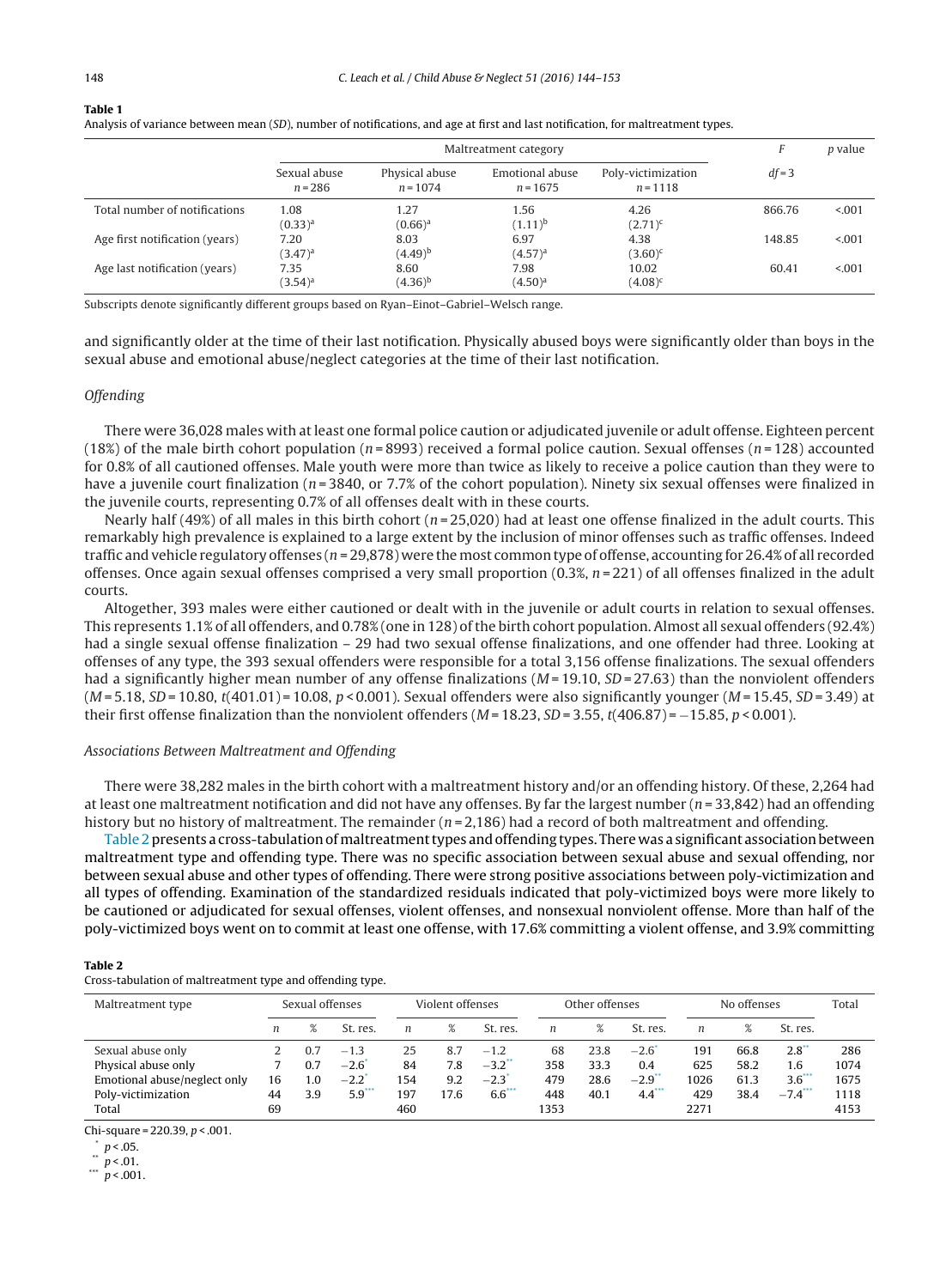<span id="page-5-0"></span>

| Table 3                                                                     |  |
|-----------------------------------------------------------------------------|--|
| Cross-tabulation of sexual abuse and offense type for poly-victimized boys. |  |
|                                                                             |  |

| Sexual abuse notification | Sexual offenses only |     |          | Violent offenses only |      |          | Other offenses |      |          | No offense |      |          | Total n |
|---------------------------|----------------------|-----|----------|-----------------------|------|----------|----------------|------|----------|------------|------|----------|---------|
|                           | n                    |     | St. res. | n                     | %    | St. res. | n              | %    | St. res. | n          |      | St. res. |         |
| Sexual abuse              |                      | 5.2 | 1.1      | 53                    | 16.1 | $-0.7$   | 144            | 43.8 | 1.1      | 115        | 35.0 | $-1.0$   | 329     |
| No sexual abuse           |                      | 3.4 | $-0.7$   | 144                   | 18.3 | 0.4      | 304            | 38.5 | $-0.7$   | 314        | 39.8 | 0.6      | 789     |
| Total                     | 44                   |     |          | 197                   |      |          | 448            |      |          | 429        |      |          | 1118    |

Chi-square =  $5.41, p = .144$ .

a sexual offense. Of the boys who experienced sexual abuse only, 33.2% went on to commit some kind of offense, with just 0.7% committing a sexual offense.

To explore whether there were any specificity effects for sexual abuse within the poly-victimized group, another crosstabulation was computed for the poly-victimized boys only. This tested for specific associations between sexual abuse and offending type. Poly-victimized boys were categorized based on whether they had at least one report for sexual abuse  $(n=329)$  or had never had a report for sexual abuse  $(n=789)$ . The results presented in Table 3 demonstrate that no significant association was found between sexual abuse and offending type within the poly-victimized group,  $\chi^2(3)$ =5.41, p=.144.

#### Multivariate Analyses

We computed three hierarchical logistic regressions to further explore whether sexual abuse had an effect on any offending outcomes. These models explored the effects of sexual abuse while controlling for the number of notifications for each maltreatment types, and abuse age (12 years or older at the time of the last maltreatment notification). Results are presented in Table 4.

The first regression analysis examined the effects of number of maltreatment notifications and age at last notification on any offending (versus no offending). In the first step of the analysis, the number of physical abuse notifications, the number of emotional abuse/neglect notifications, and age at the time of the last maltreatment notification, were all significant predictors of offending. The number of sexual abuse notifications, entered in step two of the analysis, significantly improved the prediction of any offending, with the overall model explaining 6.3% [\(Cox](#page-8-0) [&](#page-8-0) [Snell,](#page-8-0) [1989\)](#page-8-0) to 8.5% ([Nagelkerke,](#page-8-0) [1991\)](#page-8-0) of the variance.

The second regression analysis examined predictors of sexual offending versus other offending. A greater number of physical abuse notifications, but not the number of emotional abuse/neglect notifications nor the age at last notification, significantly predicted sexual offending. The total number of sexual abuse notifications (Step two) significantly improved the prediction of sexual offending, although the overall model explained only 1.1% [\(Cox](#page-8-0) [&](#page-8-0) [Snell,](#page-8-0) [1989\)](#page-8-0) to 4.1% [\(Nagelkerke,](#page-8-0) [1991\)](#page-8-0) of the variance.

The third regression analysis examined predictors of sexual offending versus violent offending. In this analysis the number of physical abuse notifications, but not the number of emotional abuse/neglect notifications nor the age at last notification, significantly predicted sexual offending. When the total number of sexual abuse notifications was included (Step two), the

# **Table 4**

| Results of three hierarchical logistic regressions of maltreatment characteristics on offense type. |  |  |  |
|-----------------------------------------------------------------------------------------------------|--|--|--|
|-----------------------------------------------------------------------------------------------------|--|--|--|

| Variable                         | Any offense vs no offense ( $n = 4153$ ) |             |                               |            | Sex offense vs other offense ( $n = 1882$ ) |            |                            | Sex offense vs violent offense ( $n = 529$ ) |                            |            |                       |            |
|----------------------------------|------------------------------------------|-------------|-------------------------------|------------|---------------------------------------------|------------|----------------------------|----------------------------------------------|----------------------------|------------|-----------------------|------------|
|                                  |                                          | Step 1      |                               | Step 2     |                                             | Step 1     |                            | Step 2                                       |                            | Step 1     |                       | Step 2     |
|                                  | B(SE)                                    | Odds ratio  | B(SE)                         | Odds ratio | B(SE)                                       | Odds ratio | B(SE)                      | Odds ratio                                   | B(SE)                      | Odds ratio | B(SE)                 | Odds ratio |
| Intercept                        | $-0.79***$<br>(0.05)                     | 0.45        | $-0.84***$<br>(0.06)          | 0.43       | $-3.82$ ***<br>(0.20)                       | 0.02       | $-3.88***$<br>(0.20)       | 0.02                                         | $-2.29$ ***<br>(0.21)      | 0.10       | $-2.34$ ***<br>(0.22) | 0.10       |
| Physical abuse                   | $0.31***$<br>(0.03)                      | 1.36        | $0.31$ <sup>*</sup><br>(0.03) | 1.36       | $0.19^{\degree}$<br>(0.07)                  | 1.21       | 0.16<br>(0.07)             | 1.17                                         | $0.15^{\degree}$<br>(0.07) | 1.16       | 0.13<br>(0.08)        | 1.14       |
| Emotional<br>abuse or<br>neglect | $0.21***$<br>(0.02)                      | 1.23        | $0.22***$<br>(0.02)           | 1.25       | 0.12<br>(0.06)                              | 1.13       | $0.11^*$<br>(0.06)         | 1.12                                         | 0.08<br>(0.06)             | 1.08       | 0.08<br>(0.06)        | 1.08       |
| Over 12 years                    | $0.38***$<br>(0.07)                      | 1.46        | $0.38***$<br>(0.07)           | 1.46       | 0.27<br>(0.26)                              | 1.31       | 0.26<br>(0.26)             | 1.30                                         | 0.09<br>(0.28)             | 1.09       | .09<br>(0.28)         | 1.09       |
| Sexual abuse                     |                                          |             | 0.23<br>(0.08)                | 1.26       |                                             |            | $0.40^{\degree}$<br>(0.18) | 1.49                                         |                            |            | 0.33<br>(0.20)        | 1.39       |
| Model $R^2$                      |                                          |             |                               |            |                                             |            |                            |                                              |                            |            |                       |            |
| Cox & Snell                      |                                          | .061        |                               | .063       |                                             | .009       |                            | .011                                         |                            | .014       |                       | .019       |
| Nagelkerke                       |                                          | .082        |                               | .085       |                                             | .032       |                            | .041                                         |                            | .026       |                       | .035       |
| Model $\chi^2$                   |                                          | $262.21***$ |                               | 272.02***  |                                             | $16.49***$ |                            | 20.84***                                     |                            | 7.49       |                       | $10.12^*$  |
| Model $\Delta x^2$               |                                          |             |                               | $9.81$ **  |                                             |            |                            | 4.35                                         |                            |            |                       | 2.63       |

 $p < .05$ .

 $p < .01.$ 

 $p < .001$ .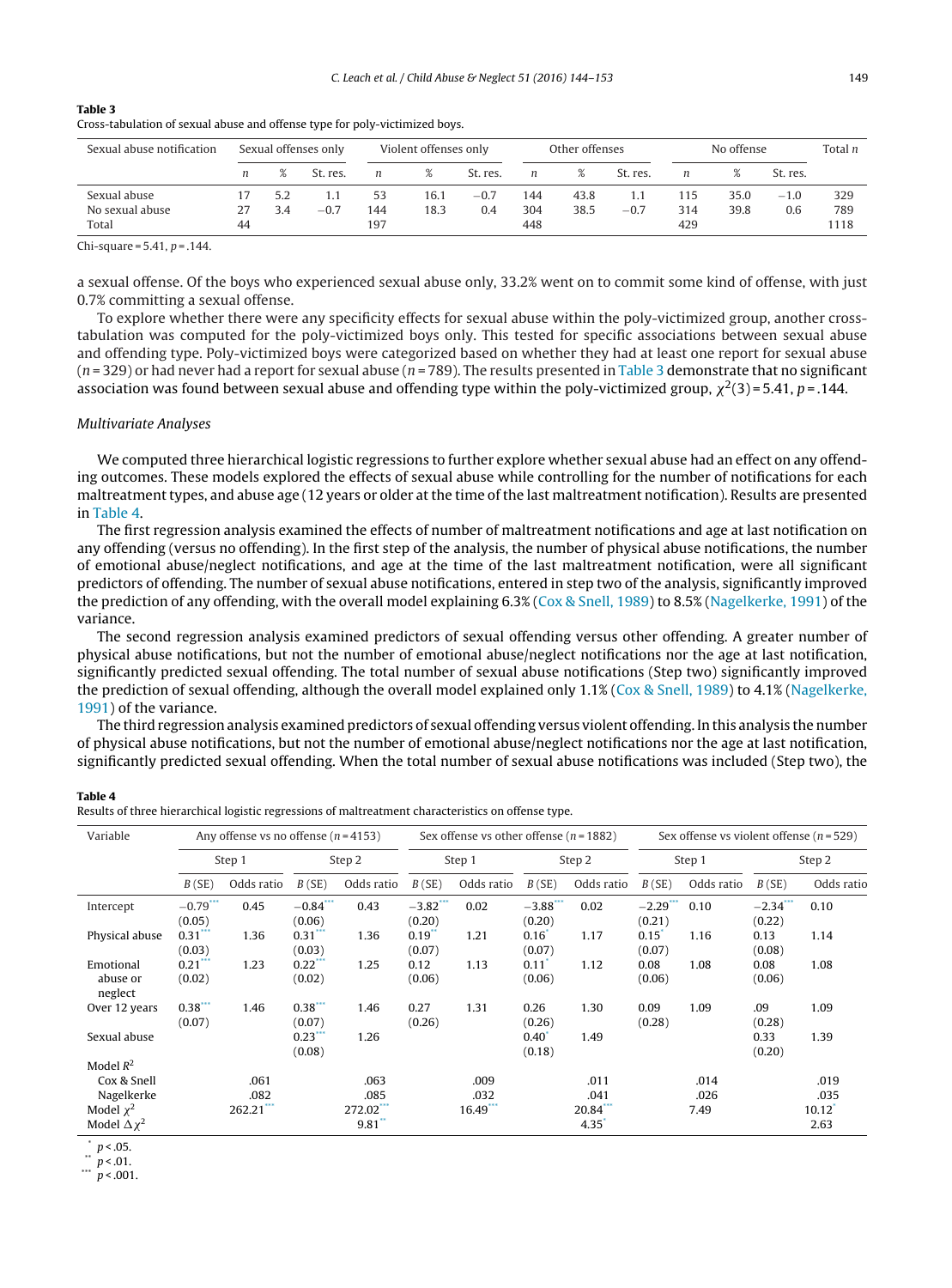## **Table 5**

Results of logistic regressions of poly-victimization characteristics on offense type.

|                               | Any offense vs no offense |            |                |                   | Sex offense vs other offense |                |                   | Sex offense vs violent offense |                |  |  |
|-------------------------------|---------------------------|------------|----------------|-------------------|------------------------------|----------------|-------------------|--------------------------------|----------------|--|--|
|                               | B(SE)                     | Odds ratio | <i>p</i> value | B(SE)             | Odds ratio                   | <i>p</i> value | B(SE)             | Odds ratio                     | <i>p</i> value |  |  |
| Intercept                     | $-1.001$<br>(0.09)        | 0.37       | < 0.01         | $-4.71$<br>(0.34) | .01                          | < 0.001        | $-3.16$<br>(0.38) | 0.04                           | < 0.01         |  |  |
| Number of matreatment types   | 0.28<br>(0.08)            | 1.32       | .001           | 0.79<br>(0.23)    | 2.20                         | .001           | 0.73<br>(0.26)    | 2.07                           | .005           |  |  |
| Total number of notifications | 0.21<br>(0.03)            | 1.24       | < 0.01         | 0.05<br>(0.05)    | 1.06                         | .278           | 0.02<br>(0.06)    | 1.02                           | .739           |  |  |
| Model $R^2$                   |                           |            |                |                   |                              |                |                   |                                |                |  |  |
| Cox & Snell                   | .058                      |            |                | .015              |                              |                | .030              |                                |                |  |  |
| Nagelkerke                    | .078                      |            |                | .056              |                              |                | .055              |                                |                |  |  |
| Model $\chi^2$                | 248.66                    |            | < 001          | 28.53             |                              | < 001          | 16.05             |                                | < 0.001        |  |  |

number of physical abuse notifications was no longer significant. However, nor was the number of sexual abuse notifications predictive of sexual offending. The overall model was significant, however it explained only 1.9% ([Cox](#page-8-0) [&](#page-8-0) [Snell,](#page-8-0) [1989\)](#page-8-0) to 3.5% [\(Nagelkerke,](#page-8-0) [1991\)](#page-8-0) of the variance in sexual offending.

## Post hoc Analysis

Apost hoc logistic regression analysis was conducted to investigate how certain features of poly-victimizationmay predict offending. Two indicators were explored – the total number of notifications and the total number of different types of abuse. Results are presented in [Table](#page-5-0) 4. This analysis revealed that the number of different types of maltreatment significantly predicted any offending, as well as sexual offending, when compared to both other offenses and violent offenses. The total number of notifications for any type of abuse predicted any offending when compared to no offending, but did not predict sexual offending (Table 5).

# **Discussion**

Our aim in the present study was to examine associations between sexual abuse and sexual offending, using a prospective birth cohort design. This design allowed us to establish the context of the problem by first examining the prevalence of various kinds of abuse and offending in the wider birth cohort population. Within this context we were then able to examine associations between abuse and offending of various kinds, and to analyze associations specifically between sexual abuse and sexual offending while controlling for the potential effects of abuse age and poly-victimization. We did not find a specific association between sexual abuse and sexual offending; rather, we found that poly-victimization was significantly associated with sexual offending, violent offending, and general (non-sexual, non-violent) offending.

Our findings indicate that, for boys, formal notifications for sexual abuse are statistically rare. In the present case, although almost 10% of the male population birth cohort were the subject of a notification for some kind of maltreatment at some pointin their childhood, only 1.4% were the subject of a notification for sexual abuse. These findings are undoubtedly affected by under-reporting, and some unknown proportion of nonsexual abuse notifications may have in fact involved sexual abuse. Victimization surveys generally find a much higher lifetime prevalence of sexual abuse, with rates for males generally below 10% but ranging up to 60% ([Pereda,](#page-8-0) [Guilera,](#page-8-0) [Forns,](#page-8-0) [&](#page-8-0) [Gomez-Benito,](#page-8-0) [2009\)](#page-8-0) depending on numerous definitional and methodological issues ([Finkelhor,](#page-8-0) [1994\).](#page-8-0)

Our findings also show that, although formal contact with police was common in the present cohort, this was rarely for sexual offenses. Sexual offenses comprised just 0.8% of all police cautions, 0.7% of matters finalized in the juvenile courts, and 0.3% of matters finalized in the adult courts. Population prevalence rates were also very low, with fewer that 0.8% of the male birth population cohort having been in trouble for a sexual offense up to 25 years of age. Given that many sexual offenders may not commit their first sexual offense until their 30s or later [\(Marshall,](#page-8-0) [Barbaree,](#page-8-0) [&](#page-8-0) [Eccles,](#page-8-0) [1991;](#page-8-0) [Mathesius](#page-8-0) [&](#page-8-0) [Lussier,](#page-8-0) [2014;](#page-8-0) [Lussier,](#page-8-0) [LeBlanc,](#page-8-0) [&](#page-8-0) [Prouix,](#page-8-0) [2005;](#page-8-0) [Smallbone](#page-8-0) [&](#page-8-0) [Wortley,](#page-8-0) [2004\),](#page-8-0) this population prevalence may be expected to increase, albeit perhaps modestly, over the life course.

Although the base rates of sexual abuse and sexual offending in the present cohort were very low, the present study was of sufficiently large scale to allow their statistical associations to be reliably examined. The first thing to note here is that proportionally few sexually abused boys – just 3% – were found to have committed any sexual offense. This may go some way to assuaging fears and suspicions, including among adolescent and adult male abuse survivors themselves, that sexually abused boys are likely to sexually abuse others later in life. Our findings suggest that sexually abused boys are in fact very unlikely to commit sexual offenses.

Particularly in light of the high prevalence of childhood sexual abuse among sexual offenders typically found in retrospective clinical studies ([Jespersen](#page-8-0) et [al.,](#page-8-0) [2009;](#page-8-0) [Seto](#page-8-0) [&](#page-8-0) [Lalumiere,](#page-8-0) [2010\),](#page-8-0) we found surprisingly few of the sexual offenders in our birth cohort to have a documented history of sexual abuse. Of the 393 males who had a finalized sexual offense, 82% had no history of maltreatment of any kind, and 96% had no history specifically of sexual abuse. Thus the present findings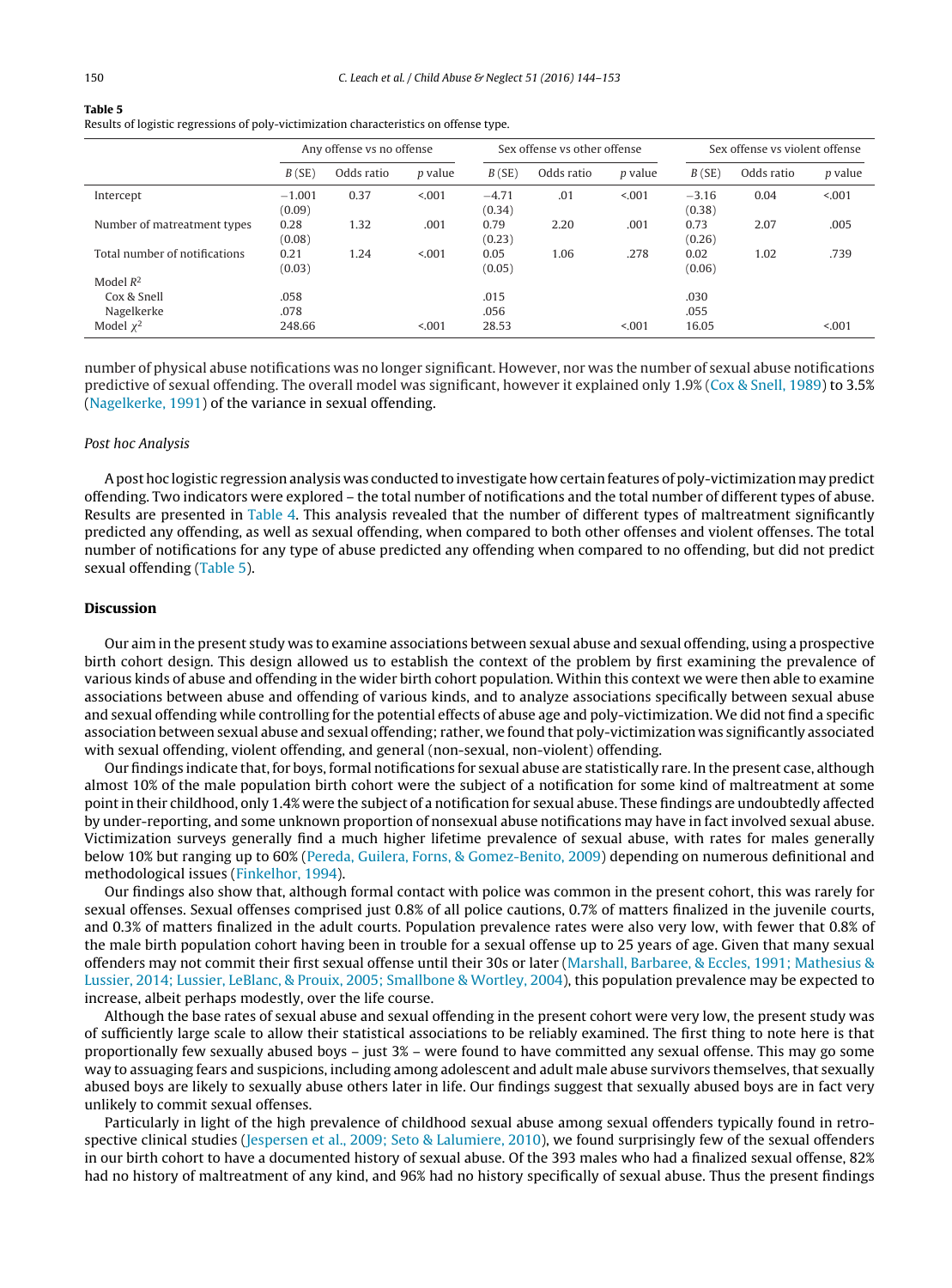suggest that sexual offending typically occurs in the absence of a sexual abuse history. Even if we conclude that retrospective self-report studies greatly overestimate the link between sexual abuse and sexual offending, and that prospective studies using official records greatly underestimate the link, it is difficult to reconcile such a wide gap. Inherent problems with retrospective designs render these designs unlikely to solve the problem. Utilizing prospective designs but with more sensitive measures of abuse and offending may be a more effective way forward.

The present study suggests that any specific link between sexual abuse and sexual offending is secondary to the association between poly-victimization and sexual offending. There appears to be a more general link between maltreatment of various kinds and a range of adverse developmental outcomes, including offending. Within our study cohort (all males with a record of abuse and/or offending) the number of notifications for physical abuse, emotional abuse or neglect, and sexual abuse, were all significant and unique predictors of any offending (see [Table](#page-5-0) 4). In that analysis, abuse of any kind after the age of 12 years was an additional unique predictor. This latter finding is consistent with those of previous studies showing that maltreatment of various kinds in adolescence is associated with offending, as well as with a range of other psychological and behavioral problems, in adolescence and young adulthood [\(Smith,](#page-8-0) [Ireland,](#page-8-0) [&](#page-8-0) [Thornberry,](#page-8-0) [2005;](#page-8-0) [Thornberry](#page-8-0) et [al.,](#page-8-0) [2001\).](#page-8-0)

With respect specifically to sexual offending (compared to other kinds of offending), while we did find sexual abuse to be the strongest predictor among the three maltreatment types, both physical abuse and emotional abuse/neglect were also significant unique predictors. In that analysis, age at last maltreatment notification was no longer a significant predictor. These findings suggest that sexual offending in adolescence or young adulthood is associated with childhood maltreatment of various kinds, regardless of the age at which the maltreatment occurs. In this latter respect our findings are at odds with those of [Ogloff](#page-8-0) et [al.](#page-8-0) [\(2012\)](#page-8-0) who found that, for males, sexual abuse after age 12 almost doubled the risk of sexual offending compared to sexual abuse before age 12. This may be due partly to sampling differences. The boys in our present sample had been referred to child protection services, whose involvement may have been predicated on concerns about problems in the family home, and particularly about the capacity of parents or other guardians to protect the children in their care. Ogloff et al.'s sample were children who had been medically assessed for suspected sexual abuse, and may therefore have included a greater proportion of nonfamilial sexual abuse cases, which in many cases may have occurred in the absence of familial maltreatment. The need for medical assessment may also indicate a greater level of abuse severity. In any event, Ogloff et al.'s data did not allow them to control for the effects of other kinds of maltreatment. Our present findings may therefore reflect the impacts of maltreatment generally, including sexual abuse, more than the impacts of sexual abuse alone.

In our final analysis we found that the total number of maltreatment types, and not the total number of notifications for any maltreatment type, predicted sexual offending (versus violent and other offending). This suggests that for maltreated boys who went on to commit offenses, it was poly-victimization, and not the extent of individual maltreatment types, that increased the risk of sexual offending. In these analyses, the risk of committing a sexual offense increased by about two times for each additional type of maltreatment.

Of course, none of this can be taken to support a 'hard determinism' conception of developmental pathways to sexual offending.Whether it be sexual abuse, poly-victimization, or other adverse circumstances in childhood or adolescence, developmental risk factors may contribute to individual offense-related vulnerabilities or dispositions but cannot be expected to predict specific behavioral outcomes. Certainly our present findings indicate that neither sexual abuse specifically, nor poly-victimization, are necessary or sufficient conditions for sexual offending to occur. Clearly the way forward is to find ways to empirically investigate how distal developmental factors and proximal factors interact to produce sexual (or other) offenses. For example, future studies may focus on a cohort of poly-victimized individuals to explore proximal factors that may increase the risk of sexual offending.

#### Limitations

Any empirical analysis of associations between sexual abuse and sexual offending faces challenges with reliable and valid measurement. In the present case, using official child protection and criminal justice data undoubtedly underestimates the true extent of sexual abuse and sexual offending [\(Australian](#page-8-0) [Bureau](#page-8-0) [of](#page-8-0) [Statistics,](#page-8-0) [2006\).](#page-8-0)Although the prospective longitudinal design used in the present study has very significant advantages over retrospective designs, we cannot guarantee that our maltreatment data and offending data were drawn from precisely the same cohort population. Population mobility is likely to have resulted in some unknown number of maltreatment cases moving away from the jurisdiction, and a similarly unknown number of offenders having moved into the jurisdiction, over the 25 year period over which the data were originally recorded. Thus some of our maltreated boys may have gone on to commit offenses in another jurisdiction, and some of our offenders may have previously been involved with child protection authorities elsewhere.

Another limitation of the present study is that the data are 'right censored' at age 25. As we have noted, many offenders may not commit or be arrested for sexual offenses until their 30s or later [\(Marshall](#page-8-0) et [al.,](#page-8-0) [1991;](#page-8-0) [Mathesius](#page-8-0) [&](#page-8-0) [Lussier,](#page-8-0) [2014;](#page-8-0) [Lussier](#page-8-0) et [al.,](#page-8-0) [2005;](#page-8-0) [Smallbone](#page-8-0) [&](#page-8-0) [Wortley,](#page-8-0) [2004\).](#page-8-0) Following the present birth cohort for another 10 years or more may result in somewhat stronger associations between maltreatment and offending. Given this, we advise caution in prematurely generalizing the present findings to older offenders.

# Implications

Our findings may have important implications concerning both maltreated boys and male sexual offenders. For boys who have been sexually abused, the belief that sexual abuse significantly increases their risk of sexual offending, or worse, that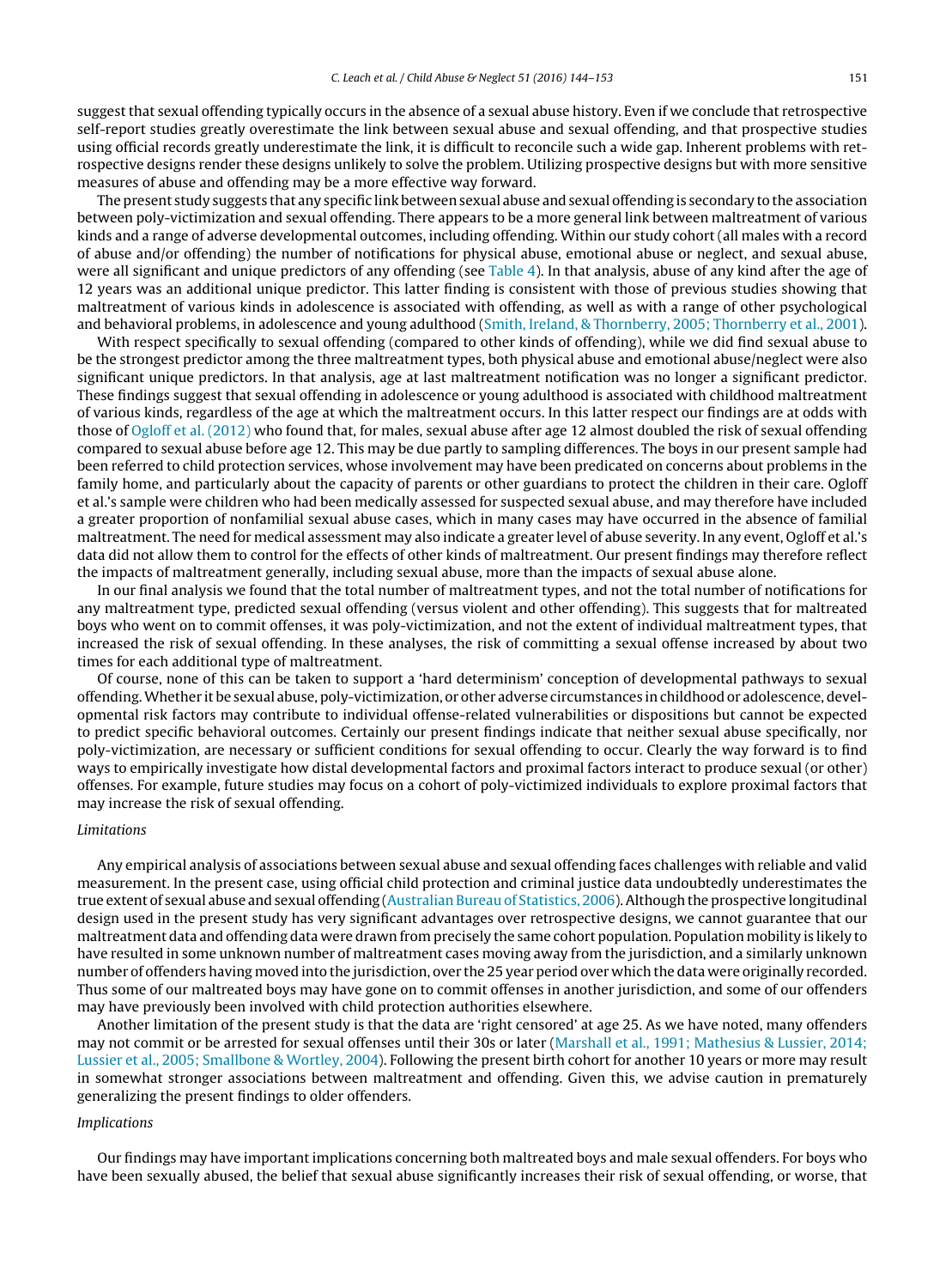<span id="page-8-0"></span>it directly foreshadows such an outcome, may add to the confusion about their abuse, increase their distress, and perhaps even undermine their confidence about parenting or working with children later in life. Significant others, including family members, professionals and advisers, could compound the problem by expressing their own fears and suspicions in this regard. In fact most of the sexually abused boys in the present study – as many as 97% – did not come to the attention of authorities for sexual offenses. While these findings require replication, they may nevertheless provide some basis for reassurance that sexually abusing others may be a rare outcome of sexual victimization.

As we have noted, it is difficult to reconcile the present findings with those of retrospective clinical forensic self-report studies. It is possible that a strong selection bias exists, such that sexually abused offenders are somehow more likely to be imprisoned or to participate in treatment programs for their offending. In that case it may be possible that the true rates of sexual abuse among clinical sexual offender populations are much higher than the rates we found in the present study. Nonetheless it would seem prudent for clinicians involved in sexual offender treatment and risk management to be aware that sexual offenders have not necessarily been sexually abused, and that sexual abuse is not a sufficient explanation for their offending. Certainly our present findings suggest that the effects of poly-victimization, rather than sexual abuse alone, may be a more appropriate treatment target for sexual offenders.

From a child protection perspective, it seems self evident that preventing maltreatment from occurring in the first place is the most desirable goal. Clearly it is also important when maltreatment does occur not only to ameliorate the immediate harms associated with the maltreatment, but crucially also to prevent further victimization (Smallbone et al., 2008). In the unfortunate circumstances where extensive poly-victimization has already occurred, an additional focus on preventing the emergence of antisocial and violent behavior may be warranted.

#### **References**

Allard, T., Stewart, A., Chrzanowski, A., Ogilvie, J., Birks, D., & Little, S. (2010). [Police](http://refhub.elsevier.com/S0145-2134(15)00382-8/sbref0005) [diversion](http://refhub.elsevier.com/S0145-2134(15)00382-8/sbref0005) [of](http://refhub.elsevier.com/S0145-2134(15)00382-8/sbref0005) [young](http://refhub.elsevier.com/S0145-2134(15)00382-8/sbref0005) [offenders](http://refhub.elsevier.com/S0145-2134(15)00382-8/sbref0005) [and](http://refhub.elsevier.com/S0145-2134(15)00382-8/sbref0005) [indigenous](http://refhub.elsevier.com/S0145-2134(15)00382-8/sbref0005) [over-representation.](http://refhub.elsevier.com/S0145-2134(15)00382-8/sbref0005) [Australian](http://refhub.elsevier.com/S0145-2134(15)00382-8/sbref0005) [Institute](http://refhub.elsevier.com/S0145-2134(15)00382-8/sbref0005) [of](http://refhub.elsevier.com/S0145-2134(15)00382-8/sbref0005) [Criminology:](http://refhub.elsevier.com/S0145-2134(15)00382-8/sbref0005) [Trends](http://refhub.elsevier.com/S0145-2134(15)00382-8/sbref0005) [and](http://refhub.elsevier.com/S0145-2134(15)00382-8/sbref0005) [Issues](http://refhub.elsevier.com/S0145-2134(15)00382-8/sbref0005) [in](http://refhub.elsevier.com/S0145-2134(15)00382-8/sbref0005) [Criminal](http://refhub.elsevier.com/S0145-2134(15)00382-8/sbref0005) [Justice](http://refhub.elsevier.com/S0145-2134(15)00382-8/sbref0005)[,](http://refhub.elsevier.com/S0145-2134(15)00382-8/sbref0005) [390.](http://refhub.elsevier.com/S0145-2134(15)00382-8/sbref0005)

Allard, T., Stewart, A., Smith, C., Dennison, S., Chrzanowski, A., & Thompson, C.(2014). [The](http://refhub.elsevier.com/S0145-2134(15)00382-8/sbref0010) [monetary](http://refhub.elsevier.com/S0145-2134(15)00382-8/sbref0010) [cost](http://refhub.elsevier.com/S0145-2134(15)00382-8/sbref0010) [of](http://refhub.elsevier.com/S0145-2134(15)00382-8/sbref0010) [offending](http://refhub.elsevier.com/S0145-2134(15)00382-8/sbref0010) [trajectories:](http://refhub.elsevier.com/S0145-2134(15)00382-8/sbref0010) [Findings](http://refhub.elsevier.com/S0145-2134(15)00382-8/sbref0010) [from](http://refhub.elsevier.com/S0145-2134(15)00382-8/sbref0010) [Queensland](http://refhub.elsevier.com/S0145-2134(15)00382-8/sbref0010) [\(Australia\).](http://refhub.elsevier.com/S0145-2134(15)00382-8/sbref0010) [Australian](http://refhub.elsevier.com/S0145-2134(15)00382-8/sbref0010) [and](http://refhub.elsevier.com/S0145-2134(15)00382-8/sbref0010) [New](http://refhub.elsevier.com/S0145-2134(15)00382-8/sbref0010) [Zealand](http://refhub.elsevier.com/S0145-2134(15)00382-8/sbref0010) [Journal](http://refhub.elsevier.com/S0145-2134(15)00382-8/sbref0010) [of](http://refhub.elsevier.com/S0145-2134(15)00382-8/sbref0010) [Criminology](http://refhub.elsevier.com/S0145-2134(15)00382-8/sbref0010)[,](http://refhub.elsevier.com/S0145-2134(15)00382-8/sbref0010) [47](http://refhub.elsevier.com/S0145-2134(15)00382-8/sbref0010)[,](http://refhub.elsevier.com/S0145-2134(15)00382-8/sbref0010) [81](http://refhub.elsevier.com/S0145-2134(15)00382-8/sbref0010)–[101.](http://refhub.elsevier.com/S0145-2134(15)00382-8/sbref0010)

- Australian Bureau of Statistics. (1999). [Births](http://refhub.elsevier.com/S0145-2134(15)00382-8/sbref0015) [\(Cat.](http://refhub.elsevier.com/S0145-2134(15)00382-8/sbref0015) [No.](http://refhub.elsevier.com/S0145-2134(15)00382-8/sbref0015) [3301.0\).](http://refhub.elsevier.com/S0145-2134(15)00382-8/sbref0015) [Canberra:](http://refhub.elsevier.com/S0145-2134(15)00382-8/sbref0015) [Australian](http://refhub.elsevier.com/S0145-2134(15)00382-8/sbref0015) [Bureau](http://refhub.elsevier.com/S0145-2134(15)00382-8/sbref0015) [of](http://refhub.elsevier.com/S0145-2134(15)00382-8/sbref0015) [Statistics.](http://refhub.elsevier.com/S0145-2134(15)00382-8/sbref0015)
- Australian Bureau of Statistics. (2000). [Births](http://refhub.elsevier.com/S0145-2134(15)00382-8/sbref0020) [\(Cat.](http://refhub.elsevier.com/S0145-2134(15)00382-8/sbref0020) [No.](http://refhub.elsevier.com/S0145-2134(15)00382-8/sbref0020) [3301.0\).](http://refhub.elsevier.com/S0145-2134(15)00382-8/sbref0020) [Canberra:](http://refhub.elsevier.com/S0145-2134(15)00382-8/sbref0020) [Australian](http://refhub.elsevier.com/S0145-2134(15)00382-8/sbref0020) [Bureau](http://refhub.elsevier.com/S0145-2134(15)00382-8/sbref0020) [of](http://refhub.elsevier.com/S0145-2134(15)00382-8/sbref0020) [Statistics.](http://refhub.elsevier.com/S0145-2134(15)00382-8/sbref0020)

Australian Bureau of Statistics. (2006). [Personal](http://refhub.elsevier.com/S0145-2134(15)00382-8/sbref0025) [safety](http://refhub.elsevier.com/S0145-2134(15)00382-8/sbref0025) [survey,](http://refhub.elsevier.com/S0145-2134(15)00382-8/sbref0025) [Australia,](http://refhub.elsevier.com/S0145-2134(15)00382-8/sbref0025) [2005](http://refhub.elsevier.com/S0145-2134(15)00382-8/sbref0025) [\(Cat.](http://refhub.elsevier.com/S0145-2134(15)00382-8/sbref0025) [No.](http://refhub.elsevier.com/S0145-2134(15)00382-8/sbref0025) [4906.0\).](http://refhub.elsevier.com/S0145-2134(15)00382-8/sbref0025) [Canberra:](http://refhub.elsevier.com/S0145-2134(15)00382-8/sbref0025) [Australian](http://refhub.elsevier.com/S0145-2134(15)00382-8/sbref0025) [Bureau](http://refhub.elsevier.com/S0145-2134(15)00382-8/sbref0025) [of](http://refhub.elsevier.com/S0145-2134(15)00382-8/sbref0025) [Statistics.](http://refhub.elsevier.com/S0145-2134(15)00382-8/sbref0025)

Australian Bureau of Statistics. (2011). [Australian](http://refhub.elsevier.com/S0145-2134(15)00382-8/sbref0035) [and](http://refhub.elsevier.com/S0145-2134(15)00382-8/sbref0035) [New](http://refhub.elsevier.com/S0145-2134(15)00382-8/sbref0035) [Zealand](http://refhub.elsevier.com/S0145-2134(15)00382-8/sbref0035) [Standard](http://refhub.elsevier.com/S0145-2134(15)00382-8/sbref0035) [Offence](http://refhub.elsevier.com/S0145-2134(15)00382-8/sbref0035) [Classification](http://refhub.elsevier.com/S0145-2134(15)00382-8/sbref0035) [\(ANZSOC\),](http://refhub.elsevier.com/S0145-2134(15)00382-8/sbref0035) [2011](http://refhub.elsevier.com/S0145-2134(15)00382-8/sbref0035). [Canberra:](http://refhub.elsevier.com/S0145-2134(15)00382-8/sbref0035) [Australian](http://refhub.elsevier.com/S0145-2134(15)00382-8/sbref0035) [Bureau](http://refhub.elsevier.com/S0145-2134(15)00382-8/sbref0035) [of](http://refhub.elsevier.com/S0145-2134(15)00382-8/sbref0035) [Statistics.](http://refhub.elsevier.com/S0145-2134(15)00382-8/sbref0035) Burton, D. (2003). [Male](http://refhub.elsevier.com/S0145-2134(15)00382-8/sbref0040) [adolescents:](http://refhub.elsevier.com/S0145-2134(15)00382-8/sbref0040) [Sexual](http://refhub.elsevier.com/S0145-2134(15)00382-8/sbref0040) [victimization](http://refhub.elsevier.com/S0145-2134(15)00382-8/sbref0040) [and](http://refhub.elsevier.com/S0145-2134(15)00382-8/sbref0040) [subsequent](http://refhub.elsevier.com/S0145-2134(15)00382-8/sbref0040) [sexual](http://refhub.elsevier.com/S0145-2134(15)00382-8/sbref0040) [abuse.](http://refhub.elsevier.com/S0145-2134(15)00382-8/sbref0040) [Child](http://refhub.elsevier.com/S0145-2134(15)00382-8/sbref0040) [and](http://refhub.elsevier.com/S0145-2134(15)00382-8/sbref0040) [Adolescent](http://refhub.elsevier.com/S0145-2134(15)00382-8/sbref0040) [Social](http://refhub.elsevier.com/S0145-2134(15)00382-8/sbref0040) [Work](http://refhub.elsevier.com/S0145-2134(15)00382-8/sbref0040) [Journal](http://refhub.elsevier.com/S0145-2134(15)00382-8/sbref0040)[,](http://refhub.elsevier.com/S0145-2134(15)00382-8/sbref0040) [20](http://refhub.elsevier.com/S0145-2134(15)00382-8/sbref0040)[,](http://refhub.elsevier.com/S0145-2134(15)00382-8/sbref0040) [277–296.](http://refhub.elsevier.com/S0145-2134(15)00382-8/sbref0040)

Courtois, C. (1979). [The](http://refhub.elsevier.com/S0145-2134(15)00382-8/sbref0045) [incest](http://refhub.elsevier.com/S0145-2134(15)00382-8/sbref0045) [experience](http://refhub.elsevier.com/S0145-2134(15)00382-8/sbref0045) [and](http://refhub.elsevier.com/S0145-2134(15)00382-8/sbref0045) [its](http://refhub.elsevier.com/S0145-2134(15)00382-8/sbref0045) [aftermath.](http://refhub.elsevier.com/S0145-2134(15)00382-8/sbref0045) [Victimology](http://refhub.elsevier.com/S0145-2134(15)00382-8/sbref0045)[,](http://refhub.elsevier.com/S0145-2134(15)00382-8/sbref0045) [4](http://refhub.elsevier.com/S0145-2134(15)00382-8/sbref0045)[,](http://refhub.elsevier.com/S0145-2134(15)00382-8/sbref0045) [337–347.](http://refhub.elsevier.com/S0145-2134(15)00382-8/sbref0045)

Cox, D., & Snell, E. (1989). [Analysis](http://refhub.elsevier.com/S0145-2134(15)00382-8/sbref0050) [of](http://refhub.elsevier.com/S0145-2134(15)00382-8/sbref0050) [binary](http://refhub.elsevier.com/S0145-2134(15)00382-8/sbref0050) [data](http://refhub.elsevier.com/S0145-2134(15)00382-8/sbref0050) [\(second](http://refhub.elsevier.com/S0145-2134(15)00382-8/sbref0050) [ed.\).](http://refhub.elsevier.com/S0145-2134(15)00382-8/sbref0050) [Boca](http://refhub.elsevier.com/S0145-2134(15)00382-8/sbref0050) [Raton:](http://refhub.elsevier.com/S0145-2134(15)00382-8/sbref0050) [Chapman](http://refhub.elsevier.com/S0145-2134(15)00382-8/sbref0050) [&](http://refhub.elsevier.com/S0145-2134(15)00382-8/sbref0050) [Hall.](http://refhub.elsevier.com/S0145-2134(15)00382-8/sbref0050)

Dhawan, S., & Marshall, W. L. (1996). [Sexual](http://refhub.elsevier.com/S0145-2134(15)00382-8/sbref0055) [abuse](http://refhub.elsevier.com/S0145-2134(15)00382-8/sbref0055) [histories](http://refhub.elsevier.com/S0145-2134(15)00382-8/sbref0055) [of](http://refhub.elsevier.com/S0145-2134(15)00382-8/sbref0055) [sexual](http://refhub.elsevier.com/S0145-2134(15)00382-8/sbref0055) [offenders.](http://refhub.elsevier.com/S0145-2134(15)00382-8/sbref0055) [Sexual](http://refhub.elsevier.com/S0145-2134(15)00382-8/sbref0055) [Abuse:](http://refhub.elsevier.com/S0145-2134(15)00382-8/sbref0055) [A](http://refhub.elsevier.com/S0145-2134(15)00382-8/sbref0055) [Journal](http://refhub.elsevier.com/S0145-2134(15)00382-8/sbref0055) [of](http://refhub.elsevier.com/S0145-2134(15)00382-8/sbref0055) [Research](http://refhub.elsevier.com/S0145-2134(15)00382-8/sbref0055) [and](http://refhub.elsevier.com/S0145-2134(15)00382-8/sbref0055) [Treatment](http://refhub.elsevier.com/S0145-2134(15)00382-8/sbref0055)[,](http://refhub.elsevier.com/S0145-2134(15)00382-8/sbref0055) [8](http://refhub.elsevier.com/S0145-2134(15)00382-8/sbref0055)[,](http://refhub.elsevier.com/S0145-2134(15)00382-8/sbref0055) [7–15.](http://refhub.elsevier.com/S0145-2134(15)00382-8/sbref0055)

Finkelhor, D. (1994). [The](http://refhub.elsevier.com/S0145-2134(15)00382-8/sbref0070) [international](http://refhub.elsevier.com/S0145-2134(15)00382-8/sbref0070) [epidemiology](http://refhub.elsevier.com/S0145-2134(15)00382-8/sbref0070) [of](http://refhub.elsevier.com/S0145-2134(15)00382-8/sbref0070) [child](http://refhub.elsevier.com/S0145-2134(15)00382-8/sbref0070) [sexual](http://refhub.elsevier.com/S0145-2134(15)00382-8/sbref0070) [abuse.](http://refhub.elsevier.com/S0145-2134(15)00382-8/sbref0070) [Child](http://refhub.elsevier.com/S0145-2134(15)00382-8/sbref0070) [Abuse](http://refhub.elsevier.com/S0145-2134(15)00382-8/sbref0070) [&](http://refhub.elsevier.com/S0145-2134(15)00382-8/sbref0070) [Neglect](http://refhub.elsevier.com/S0145-2134(15)00382-8/sbref0070)[,](http://refhub.elsevier.com/S0145-2134(15)00382-8/sbref0070) [18](http://refhub.elsevier.com/S0145-2134(15)00382-8/sbref0070), 409-417.

- Finkelhor, D., Ormrod, R., & Turner, H. (2007). [Poly-victimization:](http://refhub.elsevier.com/S0145-2134(15)00382-8/sbref0075) [A](http://refhub.elsevier.com/S0145-2134(15)00382-8/sbref0075) [neglected](http://refhub.elsevier.com/S0145-2134(15)00382-8/sbref0075) [component](http://refhub.elsevier.com/S0145-2134(15)00382-8/sbref0075) [in](http://refhub.elsevier.com/S0145-2134(15)00382-8/sbref0075) [child](http://refhub.elsevier.com/S0145-2134(15)00382-8/sbref0075) [victimization.](http://refhub.elsevier.com/S0145-2134(15)00382-8/sbref0075) [Child](http://refhub.elsevier.com/S0145-2134(15)00382-8/sbref0075) [Abuse](http://refhub.elsevier.com/S0145-2134(15)00382-8/sbref0075) [and](http://refhub.elsevier.com/S0145-2134(15)00382-8/sbref0075) [Neglect](http://refhub.elsevier.com/S0145-2134(15)00382-8/sbref0075)[,](http://refhub.elsevier.com/S0145-2134(15)00382-8/sbref0075) [31](http://refhub.elsevier.com/S0145-2134(15)00382-8/sbref0075), 7-26.
- Ford, M. E., & Linney, J. A. (1995). [Comparative](http://refhub.elsevier.com/S0145-2134(15)00382-8/sbref0080) [analysis](http://refhub.elsevier.com/S0145-2134(15)00382-8/sbref0080) [of](http://refhub.elsevier.com/S0145-2134(15)00382-8/sbref0080) [juvenile](http://refhub.elsevier.com/S0145-2134(15)00382-8/sbref0080) [sex](http://refhub.elsevier.com/S0145-2134(15)00382-8/sbref0080) [offenders,](http://refhub.elsevier.com/S0145-2134(15)00382-8/sbref0080) [violent](http://refhub.elsevier.com/S0145-2134(15)00382-8/sbref0080) [homosexual](http://refhub.elsevier.com/S0145-2134(15)00382-8/sbref0080) offenders, [and](http://refhub.elsevier.com/S0145-2134(15)00382-8/sbref0080) [status](http://refhub.elsevier.com/S0145-2134(15)00382-8/sbref0080) [offenders.](http://refhub.elsevier.com/S0145-2134(15)00382-8/sbref0080) [Journal](http://refhub.elsevier.com/S0145-2134(15)00382-8/sbref0080) of [Interpersonal](http://refhub.elsevier.com/S0145-2134(15)00382-8/sbref0080) [Violence](http://refhub.elsevier.com/S0145-2134(15)00382-8/sbref0080)[,](http://refhub.elsevier.com/S0145-2134(15)00382-8/sbref0080) [10](http://refhub.elsevier.com/S0145-2134(15)00382-8/sbref0080), [56–70.](http://refhub.elsevier.com/S0145-2134(15)00382-8/sbref0080)
- Garland, R. J., & Dougher, M. J. (1990). [The](http://refhub.elsevier.com/S0145-2134(15)00382-8/sbref0085) [abused/abuser](http://refhub.elsevier.com/S0145-2134(15)00382-8/sbref0085) [hypothesis](http://refhub.elsevier.com/S0145-2134(15)00382-8/sbref0085) [of](http://refhub.elsevier.com/S0145-2134(15)00382-8/sbref0085) [child](http://refhub.elsevier.com/S0145-2134(15)00382-8/sbref0085) [sexual](http://refhub.elsevier.com/S0145-2134(15)00382-8/sbref0085) [abuse:](http://refhub.elsevier.com/S0145-2134(15)00382-8/sbref0085) [A](http://refhub.elsevier.com/S0145-2134(15)00382-8/sbref0085) [critical](http://refhub.elsevier.com/S0145-2134(15)00382-8/sbref0085) [review](http://refhub.elsevier.com/S0145-2134(15)00382-8/sbref0085) of [theory](http://refhub.elsevier.com/S0145-2134(15)00382-8/sbref0085) [and](http://refhub.elsevier.com/S0145-2134(15)00382-8/sbref0085) [research.](http://refhub.elsevier.com/S0145-2134(15)00382-8/sbref0085) [In](http://refhub.elsevier.com/S0145-2134(15)00382-8/sbref0085) [J.](http://refhub.elsevier.com/S0145-2134(15)00382-8/sbref0085) [R.](http://refhub.elsevier.com/S0145-2134(15)00382-8/sbref0085) [Feierman](http://refhub.elsevier.com/S0145-2134(15)00382-8/sbref0085) [\(Ed.\),](http://refhub.elsevier.com/S0145-2134(15)00382-8/sbref0085) [Pedophilia:](http://refhub.elsevier.com/S0145-2134(15)00382-8/sbref0085) [Biosocial](http://refhub.elsevier.com/S0145-2134(15)00382-8/sbref0085) [dimensions](http://refhub.elsevier.com/S0145-2134(15)00382-8/sbref0085)[.](http://refhub.elsevier.com/S0145-2134(15)00382-8/sbref0085) [New](http://refhub.elsevier.com/S0145-2134(15)00382-8/sbref0085) [York:](http://refhub.elsevier.com/S0145-2134(15)00382-8/sbref0085) [Springer.](http://refhub.elsevier.com/S0145-2134(15)00382-8/sbref0085)
- Glasser, M., Kolvin, I., Campbell, D., Glasser, A., Leitch, I., & Farrelly, S. (2001). [Cycle](http://refhub.elsevier.com/S0145-2134(15)00382-8/sbref0090) [of](http://refhub.elsevier.com/S0145-2134(15)00382-8/sbref0090) [child](http://refhub.elsevier.com/S0145-2134(15)00382-8/sbref0090) [sexual](http://refhub.elsevier.com/S0145-2134(15)00382-8/sbref0090) [abuse:](http://refhub.elsevier.com/S0145-2134(15)00382-8/sbref0090) [Links](http://refhub.elsevier.com/S0145-2134(15)00382-8/sbref0090) [between](http://refhub.elsevier.com/S0145-2134(15)00382-8/sbref0090) [being](http://refhub.elsevier.com/S0145-2134(15)00382-8/sbref0090) [a](http://refhub.elsevier.com/S0145-2134(15)00382-8/sbref0090) [victim](http://refhub.elsevier.com/S0145-2134(15)00382-8/sbref0090) [and](http://refhub.elsevier.com/S0145-2134(15)00382-8/sbref0090) [becoming](http://refhub.elsevier.com/S0145-2134(15)00382-8/sbref0090) [a](http://refhub.elsevier.com/S0145-2134(15)00382-8/sbref0090) [perpetrator.](http://refhub.elsevier.com/S0145-2134(15)00382-8/sbref0090) [British](http://refhub.elsevier.com/S0145-2134(15)00382-8/sbref0090) [Journal](http://refhub.elsevier.com/S0145-2134(15)00382-8/sbref0090) [of](http://refhub.elsevier.com/S0145-2134(15)00382-8/sbref0090) [Psychiatry](http://refhub.elsevier.com/S0145-2134(15)00382-8/sbref0090)[,](http://refhub.elsevier.com/S0145-2134(15)00382-8/sbref0090) [179](http://refhub.elsevier.com/S0145-2134(15)00382-8/sbref0090)[,](http://refhub.elsevier.com/S0145-2134(15)00382-8/sbref0090) [482–494.](http://refhub.elsevier.com/S0145-2134(15)00382-8/sbref0090)

Hanson, R. K., & Slater, S. (1988). [Sexual](http://refhub.elsevier.com/S0145-2134(15)00382-8/sbref0095) [victimization](http://refhub.elsevier.com/S0145-2134(15)00382-8/sbref0095) [in](http://refhub.elsevier.com/S0145-2134(15)00382-8/sbref0095) [the](http://refhub.elsevier.com/S0145-2134(15)00382-8/sbref0095) [history](http://refhub.elsevier.com/S0145-2134(15)00382-8/sbref0095) [of](http://refhub.elsevier.com/S0145-2134(15)00382-8/sbref0095) [sex](http://refhub.elsevier.com/S0145-2134(15)00382-8/sbref0095) [offenders:](http://refhub.elsevier.com/S0145-2134(15)00382-8/sbref0095) [A](http://refhub.elsevier.com/S0145-2134(15)00382-8/sbref0095) [review.](http://refhub.elsevier.com/S0145-2134(15)00382-8/sbref0095) [Annals](http://refhub.elsevier.com/S0145-2134(15)00382-8/sbref0095) of [Sex](http://refhub.elsevier.com/S0145-2134(15)00382-8/sbref0095) [Research](http://refhub.elsevier.com/S0145-2134(15)00382-8/sbref0095)[,](http://refhub.elsevier.com/S0145-2134(15)00382-8/sbref0095) [1](http://refhub.elsevier.com/S0145-2134(15)00382-8/sbref0095), 485-499. Jespersen, A. F., Lalumiere, M. L., & Seto, M. C. (2009). [Sexual](http://refhub.elsevier.com/S0145-2134(15)00382-8/sbref0100) [abuse](http://refhub.elsevier.com/S0145-2134(15)00382-8/sbref0100) [history](http://refhub.elsevier.com/S0145-2134(15)00382-8/sbref0100) [among](http://refhub.elsevier.com/S0145-2134(15)00382-8/sbref0100) [adult](http://refhub.elsevier.com/S0145-2134(15)00382-8/sbref0100) [sex](http://refhub.elsevier.com/S0145-2134(15)00382-8/sbref0100) [offenders](http://refhub.elsevier.com/S0145-2134(15)00382-8/sbref0100) [and](http://refhub.elsevier.com/S0145-2134(15)00382-8/sbref0100) [non-sex](http://refhub.elsevier.com/S0145-2134(15)00382-8/sbref0100) [offenders.](http://refhub.elsevier.com/S0145-2134(15)00382-8/sbref0100) [A](http://refhub.elsevier.com/S0145-2134(15)00382-8/sbref0100) [meta-analysis.](http://refhub.elsevier.com/S0145-2134(15)00382-8/sbref0100) [Child](http://refhub.elsevier.com/S0145-2134(15)00382-8/sbref0100) [Abuse](http://refhub.elsevier.com/S0145-2134(15)00382-8/sbref0100)

[and](http://refhub.elsevier.com/S0145-2134(15)00382-8/sbref0100) [Neglect:](http://refhub.elsevier.com/S0145-2134(15)00382-8/sbref0100) [The](http://refhub.elsevier.com/S0145-2134(15)00382-8/sbref0100) [International](http://refhub.elsevier.com/S0145-2134(15)00382-8/sbref0100) [Journal](http://refhub.elsevier.com/S0145-2134(15)00382-8/sbref0100)[,](http://refhub.elsevier.com/S0145-2134(15)00382-8/sbref0100) [33](http://refhub.elsevier.com/S0145-2134(15)00382-8/sbref0100)[,](http://refhub.elsevier.com/S0145-2134(15)00382-8/sbref0100) [179–192.](http://refhub.elsevier.com/S0145-2134(15)00382-8/sbref0100)

Lanyon, R. I. (1986). [Theory](http://refhub.elsevier.com/S0145-2134(15)00382-8/sbref0105) [and](http://refhub.elsevier.com/S0145-2134(15)00382-8/sbref0105) [treatment](http://refhub.elsevier.com/S0145-2134(15)00382-8/sbref0105) [in](http://refhub.elsevier.com/S0145-2134(15)00382-8/sbref0105) [child](http://refhub.elsevier.com/S0145-2134(15)00382-8/sbref0105) [molestation.](http://refhub.elsevier.com/S0145-2134(15)00382-8/sbref0105) [Journal](http://refhub.elsevier.com/S0145-2134(15)00382-8/sbref0105) [of](http://refhub.elsevier.com/S0145-2134(15)00382-8/sbref0105) [Consulting](http://refhub.elsevier.com/S0145-2134(15)00382-8/sbref0105) [and](http://refhub.elsevier.com/S0145-2134(15)00382-8/sbref0105) [Clinical](http://refhub.elsevier.com/S0145-2134(15)00382-8/sbref0105) [Psychology](http://refhub.elsevier.com/S0145-2134(15)00382-8/sbref0105)[,](http://refhub.elsevier.com/S0145-2134(15)00382-8/sbref0105) [54](http://refhub.elsevier.com/S0145-2134(15)00382-8/sbref0105)[,](http://refhub.elsevier.com/S0145-2134(15)00382-8/sbref0105) [176–182.](http://refhub.elsevier.com/S0145-2134(15)00382-8/sbref0105)

Levenson, J. S., Willis, G. M., & Prescott, D. S. (2014). Adverse childhood experiences in the lives of male sexual offenders: Implications for trauma-informed care. Sexual Abuse: A Journal of Research and Treatment, [http://dx.doi.org/10.1177/1079063214535819](dx.doi.org/10.1177/1079063214535819)

Lussier, P., LeBlanc, M., & Prouix, J. (2005). [The](http://refhub.elsevier.com/S0145-2134(15)00382-8/sbref0115) [generality](http://refhub.elsevier.com/S0145-2134(15)00382-8/sbref0115) [of](http://refhub.elsevier.com/S0145-2134(15)00382-8/sbref0115) [criminal](http://refhub.elsevier.com/S0145-2134(15)00382-8/sbref0115) [behaviour:](http://refhub.elsevier.com/S0145-2134(15)00382-8/sbref0115) [A](http://refhub.elsevier.com/S0145-2134(15)00382-8/sbref0115) [confirmatory](http://refhub.elsevier.com/S0145-2134(15)00382-8/sbref0115) [factor](http://refhub.elsevier.com/S0145-2134(15)00382-8/sbref0115) [analysis](http://refhub.elsevier.com/S0145-2134(15)00382-8/sbref0115) [of](http://refhub.elsevier.com/S0145-2134(15)00382-8/sbref0115) [the](http://refhub.elsevier.com/S0145-2134(15)00382-8/sbref0115) [criminal](http://refhub.elsevier.com/S0145-2134(15)00382-8/sbref0115) [activity](http://refhub.elsevier.com/S0145-2134(15)00382-8/sbref0115) [of](http://refhub.elsevier.com/S0145-2134(15)00382-8/sbref0115) [sexual](http://refhub.elsevier.com/S0145-2134(15)00382-8/sbref0115) [offenders](http://refhub.elsevier.com/S0145-2134(15)00382-8/sbref0115) [in](http://refhub.elsevier.com/S0145-2134(15)00382-8/sbref0115) [adulthood.](http://refhub.elsevier.com/S0145-2134(15)00382-8/sbref0115) [Journal](http://refhub.elsevier.com/S0145-2134(15)00382-8/sbref0115) [of](http://refhub.elsevier.com/S0145-2134(15)00382-8/sbref0115) [Criminal](http://refhub.elsevier.com/S0145-2134(15)00382-8/sbref0115) [Justice](http://refhub.elsevier.com/S0145-2134(15)00382-8/sbref0115)[,](http://refhub.elsevier.com/S0145-2134(15)00382-8/sbref0115) [33](http://refhub.elsevier.com/S0145-2134(15)00382-8/sbref0115)[,](http://refhub.elsevier.com/S0145-2134(15)00382-8/sbref0115) [177](http://refhub.elsevier.com/S0145-2134(15)00382-8/sbref0115)–[189.](http://refhub.elsevier.com/S0145-2134(15)00382-8/sbref0115)

Marshall, W. L., Barbaree, H. E., & Eccles, A. (1991). [Early](http://refhub.elsevier.com/S0145-2134(15)00382-8/sbref0125) [onset](http://refhub.elsevier.com/S0145-2134(15)00382-8/sbref0125) [and](http://refhub.elsevier.com/S0145-2134(15)00382-8/sbref0125) [deviant](http://refhub.elsevier.com/S0145-2134(15)00382-8/sbref0125) [sexuality](http://refhub.elsevier.com/S0145-2134(15)00382-8/sbref0125) [in](http://refhub.elsevier.com/S0145-2134(15)00382-8/sbref0125) [child](http://refhub.elsevier.com/S0145-2134(15)00382-8/sbref0125) [molesters.](http://refhub.elsevier.com/S0145-2134(15)00382-8/sbref0125) [Journal](http://refhub.elsevier.com/S0145-2134(15)00382-8/sbref0125) [of](http://refhub.elsevier.com/S0145-2134(15)00382-8/sbref0125) [Interpersonal](http://refhub.elsevier.com/S0145-2134(15)00382-8/sbref0125) [Violence](http://refhub.elsevier.com/S0145-2134(15)00382-8/sbref0125)[,](http://refhub.elsevier.com/S0145-2134(15)00382-8/sbref0125) [6](http://refhub.elsevier.com/S0145-2134(15)00382-8/sbref0125)[,](http://refhub.elsevier.com/S0145-2134(15)00382-8/sbref0125) [323](http://refhub.elsevier.com/S0145-2134(15)00382-8/sbref0125)–[335.](http://refhub.elsevier.com/S0145-2134(15)00382-8/sbref0125)

Mathesius, J., & Lussier, P. (2014). [The](http://refhub.elsevier.com/S0145-2134(15)00382-8/sbref0130) [successful](http://refhub.elsevier.com/S0145-2134(15)00382-8/sbref0130) [onset](http://refhub.elsevier.com/S0145-2134(15)00382-8/sbref0130) [of](http://refhub.elsevier.com/S0145-2134(15)00382-8/sbref0130) [sex](http://refhub.elsevier.com/S0145-2134(15)00382-8/sbref0130) [offending:](http://refhub.elsevier.com/S0145-2134(15)00382-8/sbref0130) [Determinig](http://refhub.elsevier.com/S0145-2134(15)00382-8/sbref0130) [the](http://refhub.elsevier.com/S0145-2134(15)00382-8/sbref0130) [correlates](http://refhub.elsevier.com/S0145-2134(15)00382-8/sbref0130) of [actual](http://refhub.elsevier.com/S0145-2134(15)00382-8/sbref0130) [and](http://refhub.elsevier.com/S0145-2134(15)00382-8/sbref0130) [official](http://refhub.elsevier.com/S0145-2134(15)00382-8/sbref0130) onset of sex [offending.](http://refhub.elsevier.com/S0145-2134(15)00382-8/sbref0130) [Journal](http://refhub.elsevier.com/S0145-2134(15)00382-8/sbref0130) of [Criminal](http://refhub.elsevier.com/S0145-2134(15)00382-8/sbref0130) [Justice](http://refhub.elsevier.com/S0145-2134(15)00382-8/sbref0130)[,](http://refhub.elsevier.com/S0145-2134(15)00382-8/sbref0130) [42](http://refhub.elsevier.com/S0145-2134(15)00382-8/sbref0130)[,](http://refhub.elsevier.com/S0145-2134(15)00382-8/sbref0130) [134](http://refhub.elsevier.com/S0145-2134(15)00382-8/sbref0130)–[144.](http://refhub.elsevier.com/S0145-2134(15)00382-8/sbref0130)

Nagelkerke, N. (1991). [A](http://refhub.elsevier.com/S0145-2134(15)00382-8/sbref0135) [note](http://refhub.elsevier.com/S0145-2134(15)00382-8/sbref0135) [on](http://refhub.elsevier.com/S0145-2134(15)00382-8/sbref0135) [a](http://refhub.elsevier.com/S0145-2134(15)00382-8/sbref0135) [general](http://refhub.elsevier.com/S0145-2134(15)00382-8/sbref0135) [definition](http://refhub.elsevier.com/S0145-2134(15)00382-8/sbref0135) [of](http://refhub.elsevier.com/S0145-2134(15)00382-8/sbref0135) [the](http://refhub.elsevier.com/S0145-2134(15)00382-8/sbref0135) [coefficient](http://refhub.elsevier.com/S0145-2134(15)00382-8/sbref0135) [of](http://refhub.elsevier.com/S0145-2134(15)00382-8/sbref0135) [determination.](http://refhub.elsevier.com/S0145-2134(15)00382-8/sbref0135) [Biometrika](http://refhub.elsevier.com/S0145-2134(15)00382-8/sbref0135)[,](http://refhub.elsevier.com/S0145-2134(15)00382-8/sbref0135) [78](http://refhub.elsevier.com/S0145-2134(15)00382-8/sbref0135)[,](http://refhub.elsevier.com/S0145-2134(15)00382-8/sbref0135) [691–692.](http://refhub.elsevier.com/S0145-2134(15)00382-8/sbref0135)

Ogloff, J., Cutajar, M., Mann, E., & Mullen, P. (2012). [Child](http://refhub.elsevier.com/S0145-2134(15)00382-8/sbref0140) [sexual](http://refhub.elsevier.com/S0145-2134(15)00382-8/sbref0140) [abuse](http://refhub.elsevier.com/S0145-2134(15)00382-8/sbref0140) [and](http://refhub.elsevier.com/S0145-2134(15)00382-8/sbref0140) [subsequent](http://refhub.elsevier.com/S0145-2134(15)00382-8/sbref0140) [offending](http://refhub.elsevier.com/S0145-2134(15)00382-8/sbref0140) [and](http://refhub.elsevier.com/S0145-2134(15)00382-8/sbref0140) [victimization:](http://refhub.elsevier.com/S0145-2134(15)00382-8/sbref0140) [A](http://refhub.elsevier.com/S0145-2134(15)00382-8/sbref0140) [45](http://refhub.elsevier.com/S0145-2134(15)00382-8/sbref0140) [year](http://refhub.elsevier.com/S0145-2134(15)00382-8/sbref0140) [follow-up](http://refhub.elsevier.com/S0145-2134(15)00382-8/sbref0140) [study.](http://refhub.elsevier.com/S0145-2134(15)00382-8/sbref0140) [Australian](http://refhub.elsevier.com/S0145-2134(15)00382-8/sbref0140) [Institute](http://refhub.elsevier.com/S0145-2134(15)00382-8/sbref0140) [of](http://refhub.elsevier.com/S0145-2134(15)00382-8/sbref0140) [Criminology:](http://refhub.elsevier.com/S0145-2134(15)00382-8/sbref0140) [Trends](http://refhub.elsevier.com/S0145-2134(15)00382-8/sbref0140) [and](http://refhub.elsevier.com/S0145-2134(15)00382-8/sbref0140) [Issues](http://refhub.elsevier.com/S0145-2134(15)00382-8/sbref0140) [in](http://refhub.elsevier.com/S0145-2134(15)00382-8/sbref0140) [Criminal](http://refhub.elsevier.com/S0145-2134(15)00382-8/sbref0140) [Justice](http://refhub.elsevier.com/S0145-2134(15)00382-8/sbref0140)[,](http://refhub.elsevier.com/S0145-2134(15)00382-8/sbref0140) [440.](http://refhub.elsevier.com/S0145-2134(15)00382-8/sbref0140)

Pereda, N., Guilera, G., Forns, M., & Gomez-Benito, J. (2009). [The](http://refhub.elsevier.com/S0145-2134(15)00382-8/sbref0145) [international](http://refhub.elsevier.com/S0145-2134(15)00382-8/sbref0145) [epidemiology](http://refhub.elsevier.com/S0145-2134(15)00382-8/sbref0145) [of](http://refhub.elsevier.com/S0145-2134(15)00382-8/sbref0145) [child](http://refhub.elsevier.com/S0145-2134(15)00382-8/sbref0145) [sexual](http://refhub.elsevier.com/S0145-2134(15)00382-8/sbref0145) [abuse:](http://refhub.elsevier.com/S0145-2134(15)00382-8/sbref0145) [A](http://refhub.elsevier.com/S0145-2134(15)00382-8/sbref0145) [continuation](http://refhub.elsevier.com/S0145-2134(15)00382-8/sbref0145) [of](http://refhub.elsevier.com/S0145-2134(15)00382-8/sbref0145) [Finkelhor](http://refhub.elsevier.com/S0145-2134(15)00382-8/sbref0145) [\(1994\).](http://refhub.elsevier.com/S0145-2134(15)00382-8/sbref0145) [Child](http://refhub.elsevier.com/S0145-2134(15)00382-8/sbref0145) [Abuse](http://refhub.elsevier.com/S0145-2134(15)00382-8/sbref0145) [and](http://refhub.elsevier.com/S0145-2134(15)00382-8/sbref0145) [Neglect](http://refhub.elsevier.com/S0145-2134(15)00382-8/sbref0145)[,](http://refhub.elsevier.com/S0145-2134(15)00382-8/sbref0145) [33](http://refhub.elsevier.com/S0145-2134(15)00382-8/sbref0145)[,](http://refhub.elsevier.com/S0145-2134(15)00382-8/sbref0145) [331](http://refhub.elsevier.com/S0145-2134(15)00382-8/sbref0145)–[342.](http://refhub.elsevier.com/S0145-2134(15)00382-8/sbref0145)

Salter, D., McMillan, D., Richards, M., Talbot, T., Hodges, J., Bentovim, A., Hastings, R., Stevens, J., & Skuse, D. (2003). [Development](http://refhub.elsevier.com/S0145-2134(15)00382-8/sbref0150) [of](http://refhub.elsevier.com/S0145-2134(15)00382-8/sbref0150) [sexually](http://refhub.elsevier.com/S0145-2134(15)00382-8/sbref0150) [abusive](http://refhub.elsevier.com/S0145-2134(15)00382-8/sbref0150) [behaviour](http://refhub.elsevier.com/S0145-2134(15)00382-8/sbref0150) [in](http://refhub.elsevier.com/S0145-2134(15)00382-8/sbref0150) [sexually](http://refhub.elsevier.com/S0145-2134(15)00382-8/sbref0150) [victimised](http://refhub.elsevier.com/S0145-2134(15)00382-8/sbref0150) [males:](http://refhub.elsevier.com/S0145-2134(15)00382-8/sbref0150) [A](http://refhub.elsevier.com/S0145-2134(15)00382-8/sbref0150) [longitidinal](http://refhub.elsevier.com/S0145-2134(15)00382-8/sbref0150) [study.](http://refhub.elsevier.com/S0145-2134(15)00382-8/sbref0150) [The](http://refhub.elsevier.com/S0145-2134(15)00382-8/sbref0150) [Lancet](http://refhub.elsevier.com/S0145-2134(15)00382-8/sbref0150)[,](http://refhub.elsevier.com/S0145-2134(15)00382-8/sbref0150) [361](http://refhub.elsevier.com/S0145-2134(15)00382-8/sbref0150)[,](http://refhub.elsevier.com/S0145-2134(15)00382-8/sbref0150) [471](http://refhub.elsevier.com/S0145-2134(15)00382-8/sbref0150)–[476.](http://refhub.elsevier.com/S0145-2134(15)00382-8/sbref0150)

Seto, M. C., & Lalumiere, M. L. (2010). [What](http://refhub.elsevier.com/S0145-2134(15)00382-8/sbref0155) [is](http://refhub.elsevier.com/S0145-2134(15)00382-8/sbref0155) [so](http://refhub.elsevier.com/S0145-2134(15)00382-8/sbref0155) [special](http://refhub.elsevier.com/S0145-2134(15)00382-8/sbref0155) [about](http://refhub.elsevier.com/S0145-2134(15)00382-8/sbref0155) [male](http://refhub.elsevier.com/S0145-2134(15)00382-8/sbref0155) [adolescent](http://refhub.elsevier.com/S0145-2134(15)00382-8/sbref0155) [sexual](http://refhub.elsevier.com/S0145-2134(15)00382-8/sbref0155) [offending?](http://refhub.elsevier.com/S0145-2134(15)00382-8/sbref0155) [A](http://refhub.elsevier.com/S0145-2134(15)00382-8/sbref0155) [review](http://refhub.elsevier.com/S0145-2134(15)00382-8/sbref0155) [and](http://refhub.elsevier.com/S0145-2134(15)00382-8/sbref0155) [test](http://refhub.elsevier.com/S0145-2134(15)00382-8/sbref0155) [of](http://refhub.elsevier.com/S0145-2134(15)00382-8/sbref0155) [explanations](http://refhub.elsevier.com/S0145-2134(15)00382-8/sbref0155) [through](http://refhub.elsevier.com/S0145-2134(15)00382-8/sbref0155) [meta-analysis.](http://refhub.elsevier.com/S0145-2134(15)00382-8/sbref0155) [Psychological](http://refhub.elsevier.com/S0145-2134(15)00382-8/sbref0155) [Bulletin](http://refhub.elsevier.com/S0145-2134(15)00382-8/sbref0155)[,](http://refhub.elsevier.com/S0145-2134(15)00382-8/sbref0155) [136](http://refhub.elsevier.com/S0145-2134(15)00382-8/sbref0155)[,](http://refhub.elsevier.com/S0145-2134(15)00382-8/sbref0155) [526](http://refhub.elsevier.com/S0145-2134(15)00382-8/sbref0155)–[575.](http://refhub.elsevier.com/S0145-2134(15)00382-8/sbref0155)

Smallbone, S., Marshall, W. L., & Wortley, R. (2008). [Preventing](http://refhub.elsevier.com/S0145-2134(15)00382-8/sbref0165) [child](http://refhub.elsevier.com/S0145-2134(15)00382-8/sbref0165) [sexual](http://refhub.elsevier.com/S0145-2134(15)00382-8/sbref0165) [abuse:](http://refhub.elsevier.com/S0145-2134(15)00382-8/sbref0165) [Evidence,](http://refhub.elsevier.com/S0145-2134(15)00382-8/sbref0165) [policy](http://refhub.elsevier.com/S0145-2134(15)00382-8/sbref0165) [and](http://refhub.elsevier.com/S0145-2134(15)00382-8/sbref0165) [practice](http://refhub.elsevier.com/S0145-2134(15)00382-8/sbref0165)[.](http://refhub.elsevier.com/S0145-2134(15)00382-8/sbref0165) [Cullompton,](http://refhub.elsevier.com/S0145-2134(15)00382-8/sbref0165) [Devon:](http://refhub.elsevier.com/S0145-2134(15)00382-8/sbref0165) [Willan](http://refhub.elsevier.com/S0145-2134(15)00382-8/sbref0165) [Publishing.](http://refhub.elsevier.com/S0145-2134(15)00382-8/sbref0165)

Smallbone, S. W., & Wortley, R. K. (2004). [Onset,](http://refhub.elsevier.com/S0145-2134(15)00382-8/sbref0170) [persistence](http://refhub.elsevier.com/S0145-2134(15)00382-8/sbref0170) [and](http://refhub.elsevier.com/S0145-2134(15)00382-8/sbref0170) [versatility](http://refhub.elsevier.com/S0145-2134(15)00382-8/sbref0170) [of](http://refhub.elsevier.com/S0145-2134(15)00382-8/sbref0170) [offending](http://refhub.elsevier.com/S0145-2134(15)00382-8/sbref0170) [among](http://refhub.elsevier.com/S0145-2134(15)00382-8/sbref0170) [adult](http://refhub.elsevier.com/S0145-2134(15)00382-8/sbref0170) [males](http://refhub.elsevier.com/S0145-2134(15)00382-8/sbref0170) [convicted](http://refhub.elsevier.com/S0145-2134(15)00382-8/sbref0170) [of](http://refhub.elsevier.com/S0145-2134(15)00382-8/sbref0170) [sexual](http://refhub.elsevier.com/S0145-2134(15)00382-8/sbref0170) [offenses](http://refhub.elsevier.com/S0145-2134(15)00382-8/sbref0170) [against](http://refhub.elsevier.com/S0145-2134(15)00382-8/sbref0170) [children.](http://refhub.elsevier.com/S0145-2134(15)00382-8/sbref0170)

[Sexual](http://refhub.elsevier.com/S0145-2134(15)00382-8/sbref0170) [Abuse:](http://refhub.elsevier.com/S0145-2134(15)00382-8/sbref0170) [A](http://refhub.elsevier.com/S0145-2134(15)00382-8/sbref0170) [Journal](http://refhub.elsevier.com/S0145-2134(15)00382-8/sbref0170) [of](http://refhub.elsevier.com/S0145-2134(15)00382-8/sbref0170) [Research](http://refhub.elsevier.com/S0145-2134(15)00382-8/sbref0170) [and](http://refhub.elsevier.com/S0145-2134(15)00382-8/sbref0170) [Treatment](http://refhub.elsevier.com/S0145-2134(15)00382-8/sbref0170)[,](http://refhub.elsevier.com/S0145-2134(15)00382-8/sbref0170) [16](http://refhub.elsevier.com/S0145-2134(15)00382-8/sbref0170)[,](http://refhub.elsevier.com/S0145-2134(15)00382-8/sbref0170) [285–298.](http://refhub.elsevier.com/S0145-2134(15)00382-8/sbref0170)

Smith, C. A., Ireland, T. O., & Thornberry, T. P. (2005). [Adolescent](http://refhub.elsevier.com/S0145-2134(15)00382-8/sbref0175) [maltreatment](http://refhub.elsevier.com/S0145-2134(15)00382-8/sbref0175) [and](http://refhub.elsevier.com/S0145-2134(15)00382-8/sbref0175) [its](http://refhub.elsevier.com/S0145-2134(15)00382-8/sbref0175) [impact](http://refhub.elsevier.com/S0145-2134(15)00382-8/sbref0175) [on](http://refhub.elsevier.com/S0145-2134(15)00382-8/sbref0175) [yung](http://refhub.elsevier.com/S0145-2134(15)00382-8/sbref0175) [adult](http://refhub.elsevier.com/S0145-2134(15)00382-8/sbref0175) [antisocial](http://refhub.elsevier.com/S0145-2134(15)00382-8/sbref0175) [behavior.](http://refhub.elsevier.com/S0145-2134(15)00382-8/sbref0175) [Child](http://refhub.elsevier.com/S0145-2134(15)00382-8/sbref0175) [Abuse](http://refhub.elsevier.com/S0145-2134(15)00382-8/sbref0175) [and](http://refhub.elsevier.com/S0145-2134(15)00382-8/sbref0175) [Neglect](http://refhub.elsevier.com/S0145-2134(15)00382-8/sbref0175)[,](http://refhub.elsevier.com/S0145-2134(15)00382-8/sbref0175) [29](http://refhub.elsevier.com/S0145-2134(15)00382-8/sbref0175)[,](http://refhub.elsevier.com/S0145-2134(15)00382-8/sbref0175) [1099–1119.](http://refhub.elsevier.com/S0145-2134(15)00382-8/sbref0175)

Stewart, A., Livingston, M., & Dennison, S. (2008). [Transitions](http://refhub.elsevier.com/S0145-2134(15)00382-8/sbref0180) [and](http://refhub.elsevier.com/S0145-2134(15)00382-8/sbref0180) [turning](http://refhub.elsevier.com/S0145-2134(15)00382-8/sbref0180) [points:](http://refhub.elsevier.com/S0145-2134(15)00382-8/sbref0180) [Examining](http://refhub.elsevier.com/S0145-2134(15)00382-8/sbref0180) [the](http://refhub.elsevier.com/S0145-2134(15)00382-8/sbref0180) [links](http://refhub.elsevier.com/S0145-2134(15)00382-8/sbref0180) [between](http://refhub.elsevier.com/S0145-2134(15)00382-8/sbref0180) [child](http://refhub.elsevier.com/S0145-2134(15)00382-8/sbref0180) [maltreatment](http://refhub.elsevier.com/S0145-2134(15)00382-8/sbref0180) [and](http://refhub.elsevier.com/S0145-2134(15)00382-8/sbref0180) [juvenile](http://refhub.elsevier.com/S0145-2134(15)00382-8/sbref0180) [offending.](http://refhub.elsevier.com/S0145-2134(15)00382-8/sbref0180) [Child](http://refhub.elsevier.com/S0145-2134(15)00382-8/sbref0180) [Abuse](http://refhub.elsevier.com/S0145-2134(15)00382-8/sbref0180) [and](http://refhub.elsevier.com/S0145-2134(15)00382-8/sbref0180) [Neglect](http://refhub.elsevier.com/S0145-2134(15)00382-8/sbref0180)[,](http://refhub.elsevier.com/S0145-2134(15)00382-8/sbref0180) [32](http://refhub.elsevier.com/S0145-2134(15)00382-8/sbref0180)[,](http://refhub.elsevier.com/S0145-2134(15)00382-8/sbref0180) [51–66.](http://refhub.elsevier.com/S0145-2134(15)00382-8/sbref0180)

Thornberry, T., Ireland, T., & Smith, C. (2001). [The](http://refhub.elsevier.com/S0145-2134(15)00382-8/sbref0185) [importance](http://refhub.elsevier.com/S0145-2134(15)00382-8/sbref0185) [of](http://refhub.elsevier.com/S0145-2134(15)00382-8/sbref0185) [timing:](http://refhub.elsevier.com/S0145-2134(15)00382-8/sbref0185) [The](http://refhub.elsevier.com/S0145-2134(15)00382-8/sbref0185) [varying](http://refhub.elsevier.com/S0145-2134(15)00382-8/sbref0185) [impact](http://refhub.elsevier.com/S0145-2134(15)00382-8/sbref0185) [of](http://refhub.elsevier.com/S0145-2134(15)00382-8/sbref0185) [childhood](http://refhub.elsevier.com/S0145-2134(15)00382-8/sbref0185) [adolescent](http://refhub.elsevier.com/S0145-2134(15)00382-8/sbref0185) [maltreatment](http://refhub.elsevier.com/S0145-2134(15)00382-8/sbref0185) [on](http://refhub.elsevier.com/S0145-2134(15)00382-8/sbref0185) [multiple](http://refhub.elsevier.com/S0145-2134(15)00382-8/sbref0185) [problem](http://refhub.elsevier.com/S0145-2134(15)00382-8/sbref0185) [outcomes.](http://refhub.elsevier.com/S0145-2134(15)00382-8/sbref0185) [Development](http://refhub.elsevier.com/S0145-2134(15)00382-8/sbref0185) [and](http://refhub.elsevier.com/S0145-2134(15)00382-8/sbref0185) [Psychopathology](http://refhub.elsevier.com/S0145-2134(15)00382-8/sbref0185)[,](http://refhub.elsevier.com/S0145-2134(15)00382-8/sbref0185) [13](http://refhub.elsevier.com/S0145-2134(15)00382-8/sbref0185)[,](http://refhub.elsevier.com/S0145-2134(15)00382-8/sbref0185) [957–979.](http://refhub.elsevier.com/S0145-2134(15)00382-8/sbref0185)